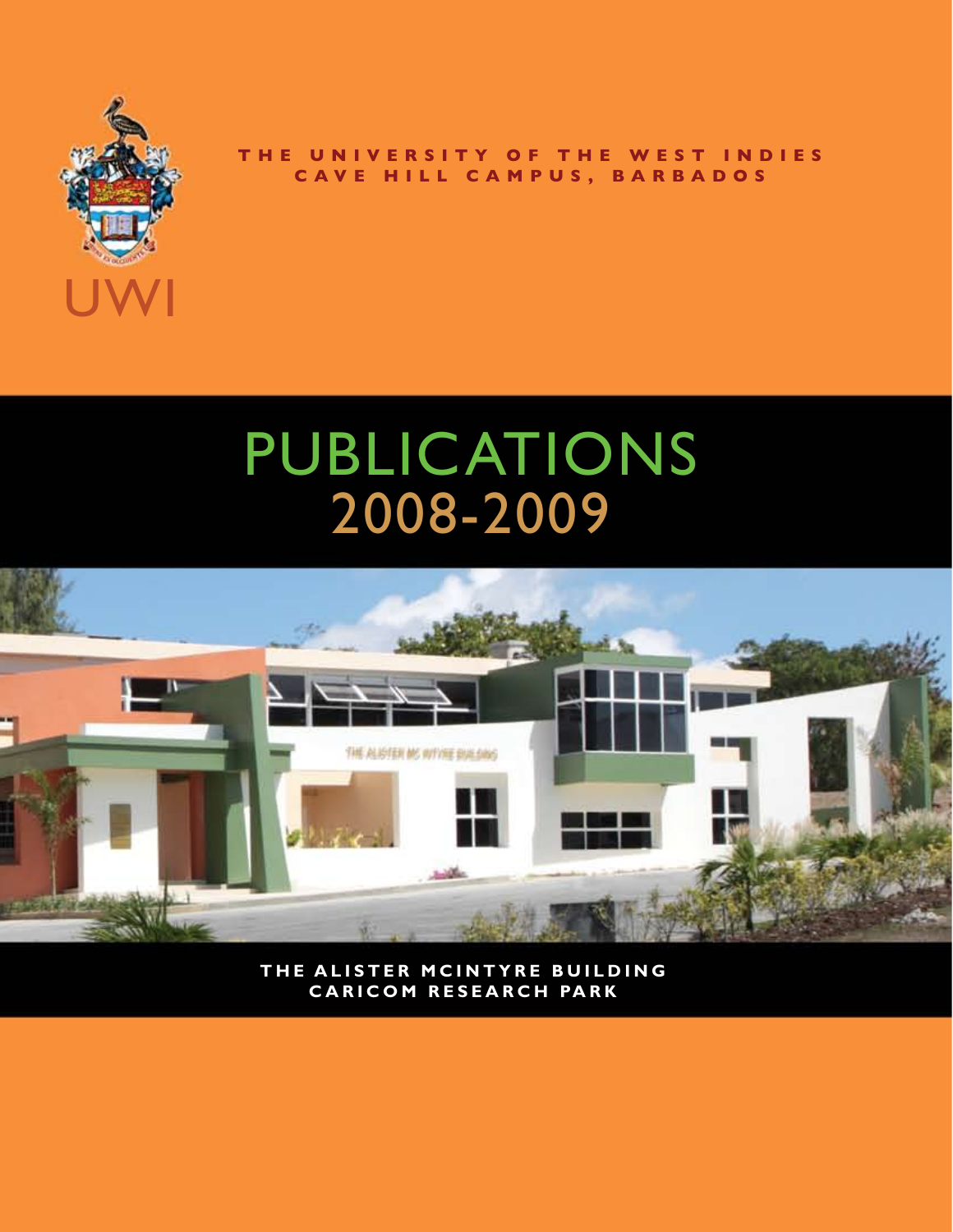

The University of the West Indies Cave Hill Campus

# PUBLICATIONS 2008-2009

THE UNIVERSITY OF THE WEST INDIES CAVE HILL CAMPUS **PUBLICATIONS** 2008- 2009

Editorial Team

Valerie Clarke Beverly Hinds Ingrid Iton Jessica Lewis Judith Toppin Main Library- Cave Hill Campus Junior Browne – Law Library Beverly Hinds - SALISES Library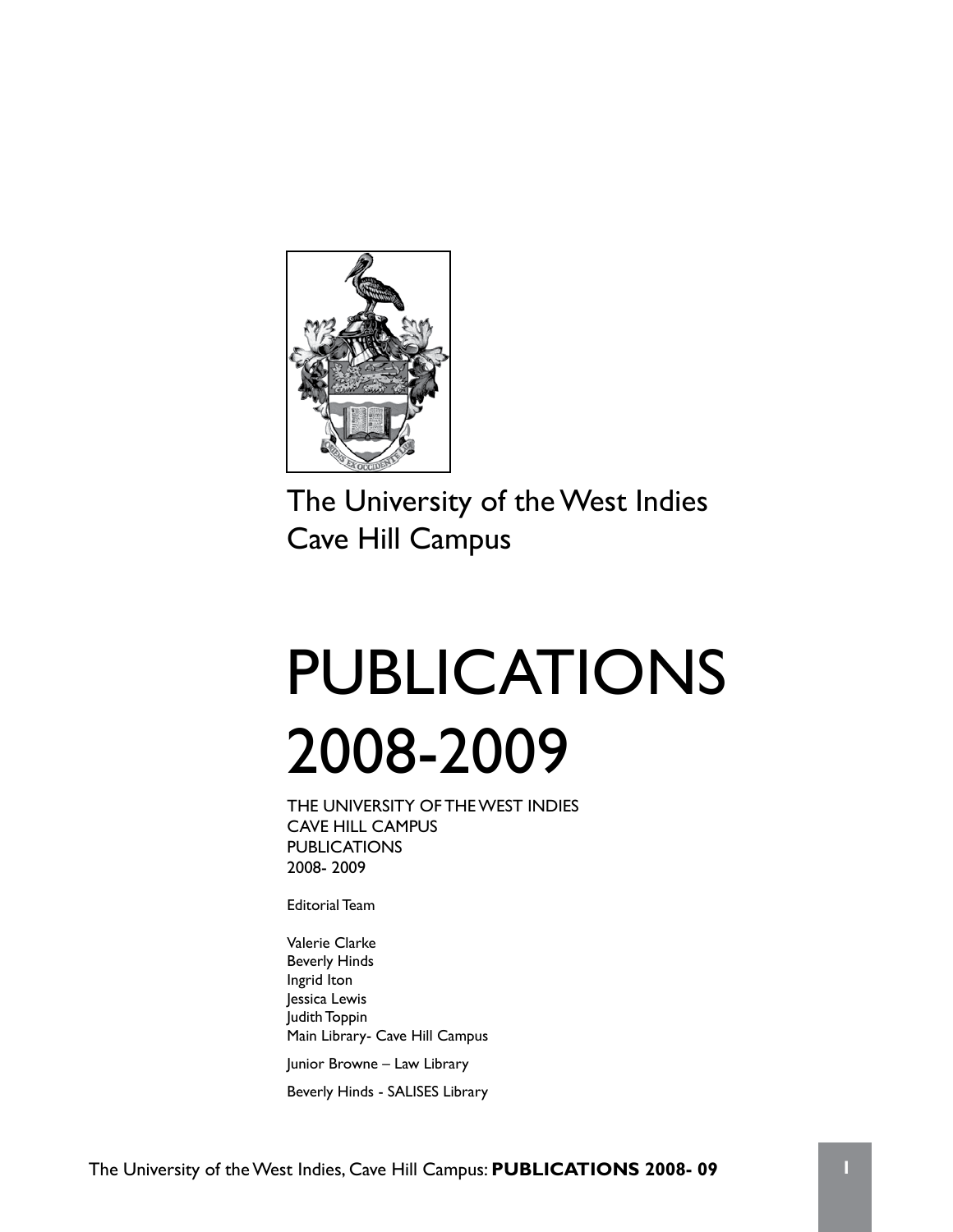## Contents

| Centre for Resource Management and Environmental Studies (CERMES)  20       |  |
|-----------------------------------------------------------------------------|--|
|                                                                             |  |
|                                                                             |  |
|                                                                             |  |
|                                                                             |  |
|                                                                             |  |
| Shridath Ramphal Centre for International Trade Law, Policy and Services 30 |  |
| <b>INSTITUTE FOR GENDER AND DEVELOPMENT STUDIES: NITA BARROW UNIT  31</b>   |  |
|                                                                             |  |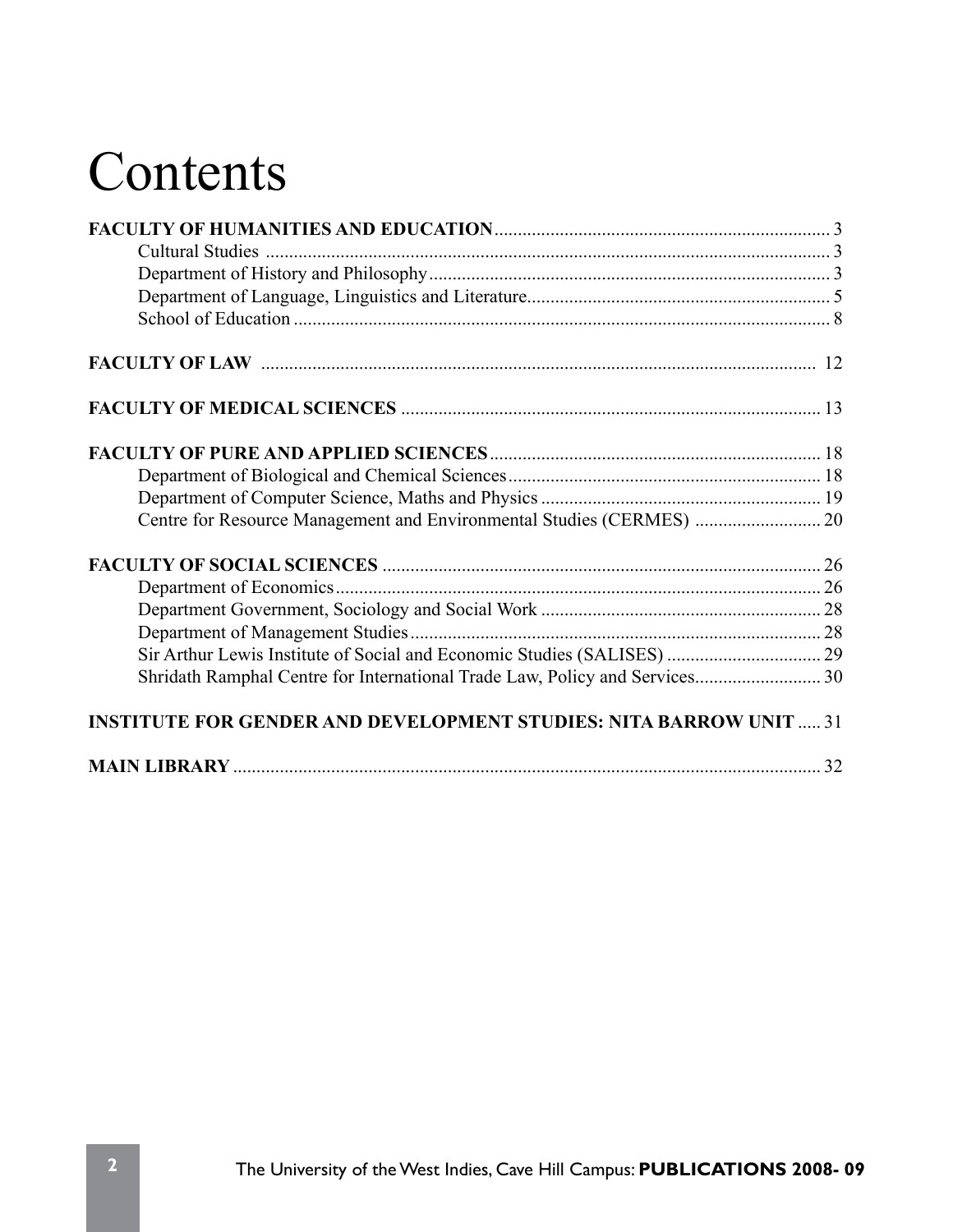## **FACULTY OF HUMANITIES AND EDUCATION**

## **CULTURAL STUDIES**

#### **Books**

**Schaumloeffel, M.** *Tabom: The Afro-Brazilian Community in Ghana*. Bridgetown: Custom Books Pub., 2009.

## **Book Chapters**

**Burrowes, M**. "Collecting the Memories: Migrants Voices in the Barbadian-UK Migration Project." *Caribbean Migration and Diaspora Cultures of Freedom and Constraint*. Ed. Elizabeth Thomas-Hope. Kingston: Ian Randle, 2009.

## **Journal Articles**

**Schaumloeffel, M.** *"Empréstimos Lingüísticos do Português nas Línguas Faladas no País dos Tabons. Palavras."* 34 (2008): 47-60.

**Schaumloeffel, M.** *"*Der IDV feiert 40 Jahre." *IDV-Magazin* 78 (2008): 2-3.

## **Journals Edited**

**Schaumloeffel, M.,** ed. *IDV-Magazin* 77 & 78 (2008).

**Schaumloeffel, M.,** ed**.** *IDV aktuell* 36 & 37.

#### **Non-Refereed Scholarly Output**

**Hume, Y.** "The State of Policy: An Exploration of CEDA and CRNM Policy Initiatives for the Music andAudio VisualCreative Sectors." *Re-Imagining, Re-Fashioning, Re-Building:* 

*Actions for Our Creative Eco-Systems.* Ed. Suzanne Burke. OECS Secretariat, August 2009. 7-17.

**Kamugisha, A.** "Caribbean Men's Relationship to Caribbean Feminist Practice, or the Hearts of Men." *Stabroek News* (Guyana) 23 June 2009. UNIFEM media series on gender in the **Caribbean** 

## **HISTORY AND PHILOSOPHY**

## **Books**

## **Refereed**

**Ochieng'-Odhiambo, F.** *Foundations of Ethics: A Critical Reader in Moral and Social Philosophy*. Nairobi: Nairobi University Press, 2009.

**Ochieng'-Odhiambo, F.,** and **R. Burton** et al. eds. *Conversations in Philosophy: Crossing the Boundaries*, Cambridge Scholars Publishing: Newcastle, 2008.

## **Book Chapters**

**Burton, R.** "The Philosophy and Literature Debate: Assessing its Salience in the Caribbean." *Conversations in Philosophy: Crossing the Boundaries*. Ed. F. Ochieng'-Odhiambo et al. Newcastle: Cambridge Scholars Publishing, 2008. 43-55.

**Inniss, T.** "Any elderly, sensible, prudent woman": The Practice and Practitioners of Midwifery during Slavery in the British Caribbean." *Health and Medicine in the Circum-Caribbean, 1800-1968*. Ed. Juanita De Barros et al. New York: Routledge, 2009. 40-52.

**Ochieng'-Odhiambo, F.,** "Negritude: The Basic Principles and Appraisal." *Negritude: Legacy and*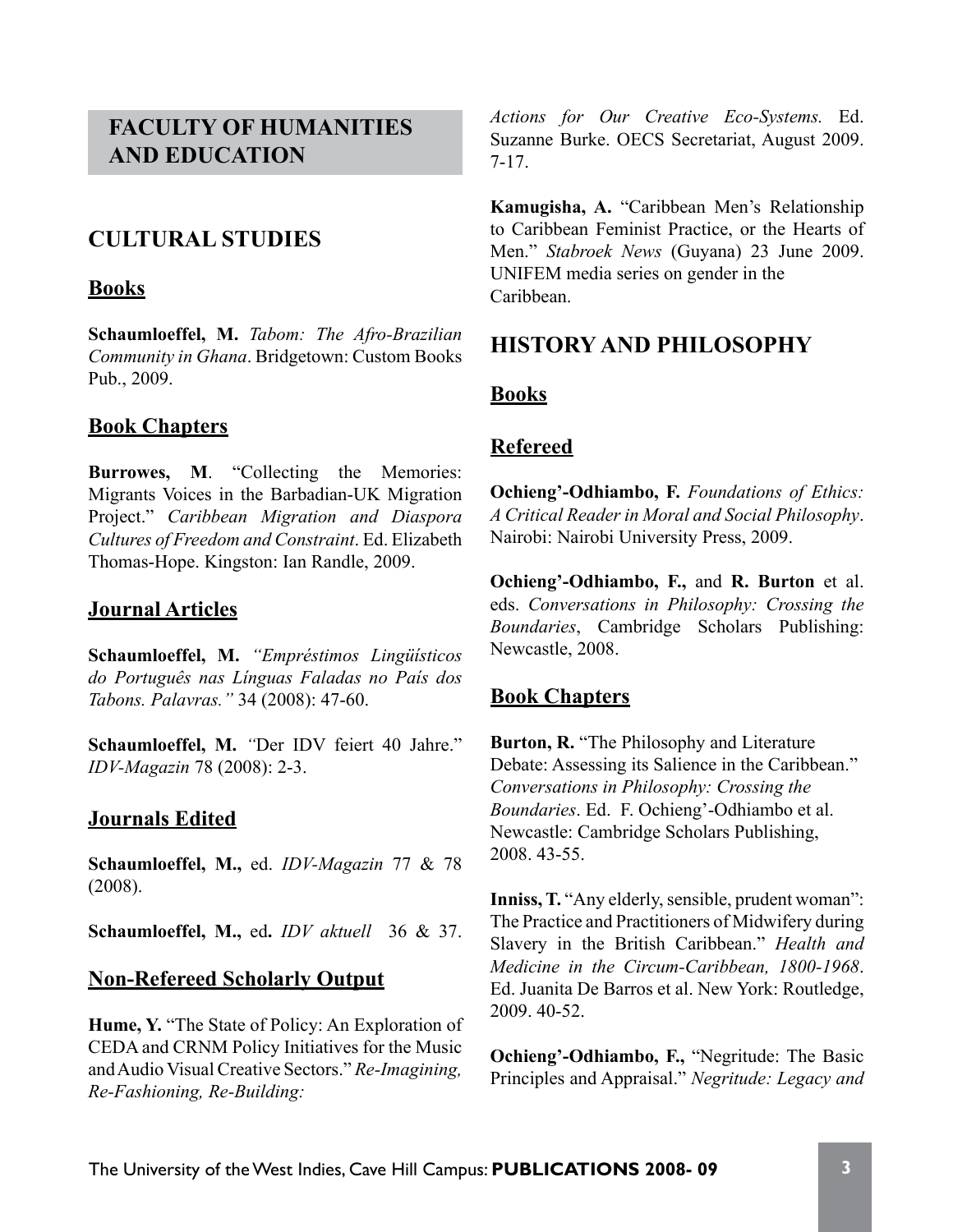*Present Relevance.* Eds. Isabelle Constant and Kahiudi C. Mabana. Newcastle: Cambridge Scholars Publishing, 2009. 66-82.

**Ochieng'-Odhiambo, F.** "Origin of Philosophic Sagacity in the Discourse on African Philosophy anditsRelevanceinModernAfrica."*Conversations in Philosophy: Crossing the Boundaries*. Ed. F. Ochieng'-Odhiambo, et al. Newcastle: Cambridge Scholars Publishing, 2008. 133-145.

## **Journal Articles**

## **Refereed**

**Cobley, A.** "Changes in Metropolitan Opinion on the Atlantic Slave Trade." *Journal of Caribbean History* 42.1 (2008): 91-110.

**Lesparre-De Waal, M.** "Small Islands, Large Settlements: Archaeology at Les Îles de la Petite Terre, Guadeloupe, F.W.I. " *Caribbean Quarterly* 55.2 (2009): 5-22.

**Ochieng'-Odhiambo, F.** "On Truth and Interest in Legal Justice." *Horizons* 1.1 (2009): 49-61.

**Rocha, E.,** "A Longa Novela do Racismo. Comparando História e Literatura no Brasil e na África do Sul." (The Long Novel of Racism: Comparing Racism in Brazilian and South African Literature). *Antíteses* 1.2 (2008). http://www.uel. br/revistas/uel/index.php/antiteses/ article/view/1891/1650

**Welch, P.** "Intra-American and Caribbean Destinations and Transit Points for the Slave Trade." *Journal of Caribbean History* 42.1(2008): 46-66.

## **Conference Paper**

**Rocha, E.,** "O Racismo Refletido na Literatura Brasileira e Sul-Africana entre 1909 e 1953." XIII Encontro Regional de História da ANPUH-Rio – *Identidades*. Rio de Janeiro. 4-7 Aug. 2008. http://www.encontro2008.rj.anpuh.org/resources/ content/anais/1215566243\_ARQUIVO\_ Racismoresumido-anpuh-rio.pdf.

#### **Reviews**

**Lesparre-De Waal, M.** Rev. of *X Marks the Spot. The Archaeology of Piracy. Gainesville: University Press of Florida, 2006* by Russel K. Skowronek and Charles R. Ewen (Eds*.). Journal of Caribbean History* 43: 139-142.

**Ochieng'-Odhiambo, F.** Rev. of Africa's *Media, Democracy and the Politics of Belonging* by Francis B. Nyamnjoh. *Quest: An African Journal of Philosophy/Revue Africaine de Philosophie* XXII: 1-2 (2008): 247-251.

**Ochieng'-Odhiambo, F.** Rev. of *Philosophical Perspectives on Communalism and Morality in African Traditions* by Polycarp Ikuenobe. *African Studies Quarterly: The Online Journal for African Studies* 10.1 (2008). http://web.africa.ufl.edu/asq/ v10/v10i1a10.htm.

#### **Encyclopedia Entries**

**Cobley, A.** "Kuzwayo, Ellen." *Oxford Encyclopedia of Women in World History*. New York: Oxford University Press, 2008.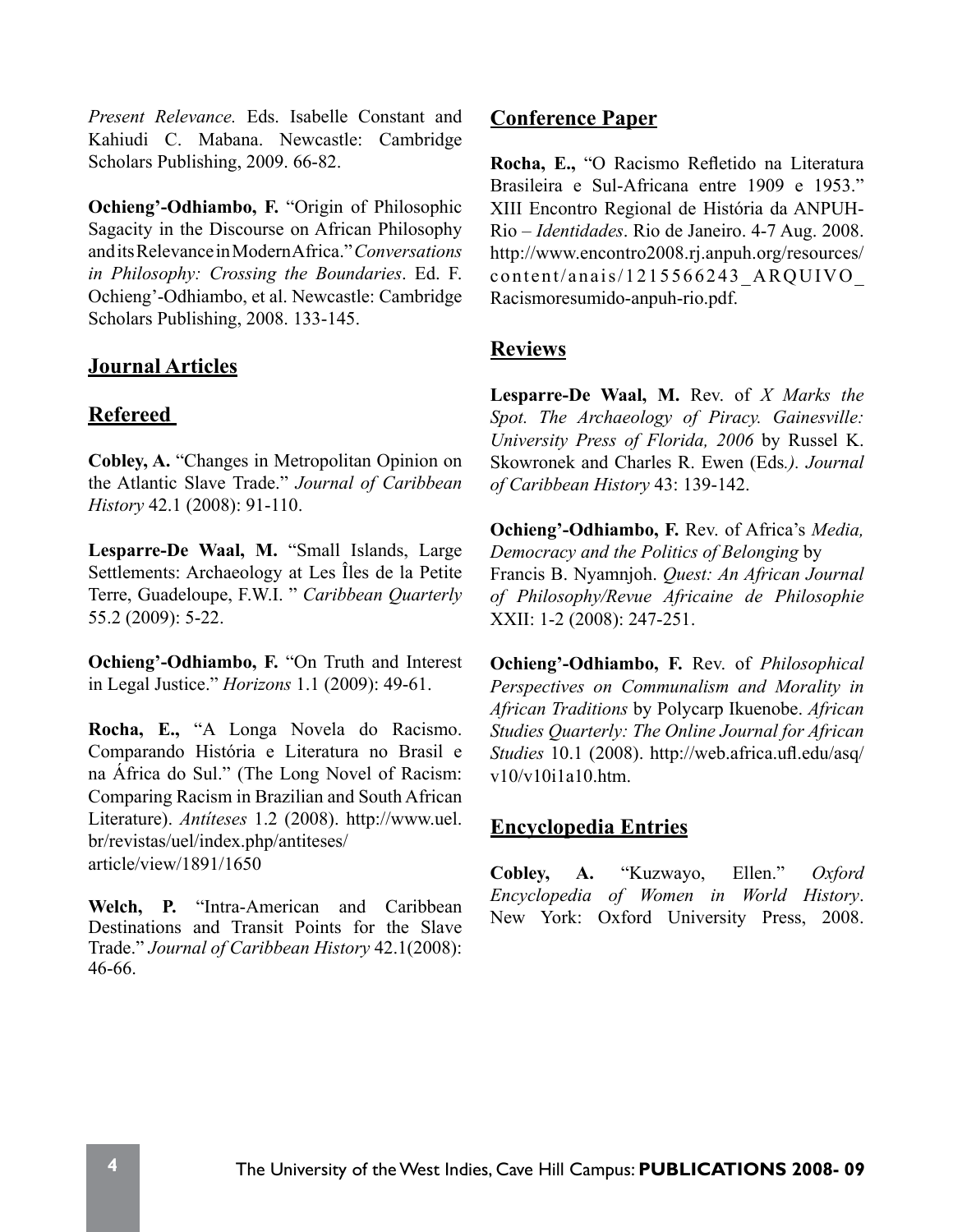## **DEPARTMENT OF LANGUAGE AND LINGUISTICS**

## **Books**

## **Refereed**

**Constant, I.** and **Mabana, K. eds.** *Negritude: Legacy and Present Relevance.* Newcastle upon Tyne: Cambridge Scholars Publishing, 2009.

## **Book Chapters**

## **Refereed**

**Allsopp, J. "**Dictionaries of Caribbean English." *The Oxford History of English Lexicography*, *Volume I: General-Purpose Dictionaries*. Oxford: Clarendon Press, 2009. 353 – 377.

**Allsopp, J. "**Caribbean Cross-Culturalism in the Caribbean Multilingual Dictionary of Flora, Fauna and Foods." *Beyond Borders*. Eds. Jennifer Rahim and Barbara Lala. Jamaica: UWI Press, 2009. 77- 96.

**Bryce, J.** "He said, she said: Gender and the Metanarrative of Nigerian Identity Construction." *The Postcolonial Lamp: Essays in Honour of D. S. Izevbaye*. Eds. Aderemi Raji-Oyelade and Oyeniyi Okunoye. Ibadan: Bookcraft, 2008. 317-343.

**Bryce, J.** Foreword to *Negritude: Legacy and Present Relevance*. Eds. Isabelle Constant and Kahiudi C. Mabana. Newcastle upon Tyne: Cambridge Scholars Publishing, 2009. xi-xii.

**Constant, I.** Introduction to *Negritude Legacy and Present Relevance*. Eds. Isabelle Constant and Kahiudi C. Mabana. Newcastle upon Tyne: Cambridge Scholars Publishing, 2009. 1-3.

**Constant, I.** "Le Rêve politique dans le roman de l'Afrique de l'Ouest (Kourouma, Fantouré, Lopes, Sassine) ". *Negritude Legacy and Present Relevance*. Eds. Isabelle Constant and Kahiudi C. Mabana, Newcastle upon Tyne: Cambridge Scholars Publishing, 2009. 233-240.

**Clarke, R, ed.** *Open Issue*. *Shibboleths: A Journal of Comparative Theory* 3.2 (2009).

**Clarke, R, ed.** *Open Issue*. *Shibboleths: A Journal of Comparative Theory* 3.1 (2008).

**Clarke, R., ed.** *Encyclopaedia of Theory*. Bridgetown: *Shibboleths*, 2007-present. <www. literary-theory.net>.

**Mabana, K.** « Tchicaya U Tam'si et la Négritude.» *Negritude: Legacy and Present Relevance.* Eds. Isabelle Constant and Kahiudi C. Mabana. Newcastle upon Tyne: Cambridge Scholars Publishing, 2009. 210-224.

**O'Callaghan, E.** "Form, Genre and the Thematics of Community in Caribbean Women's Writing." *Shibboleths: A Journal of Comparative Theory*  2.2 (2008): 107- 115. <http://www.shibboleths. net/2/2/O'Callaghan, Evelyn.pdf>

**Simpson, V.** "Luis Palés Maton: Negritude in Puerto Rico?" *Negritude: Legacy and Present Relevance*. Eds. Isabelle Constant and Kahiudi C. Mabana. Newcastle upon Tyne: Cambridge Scholars Publishing, 2009. 292–310

## **Journal Articles**

## **Refereed**

**Clarke, R.** "Lamming, Marx, Hegel." *Journal of West Indian Literature* 17.1 (2008): 42-53.

**Clarke, R.** "Further Thoughts on a Caribbean Sublime: Walcott's Musings on History."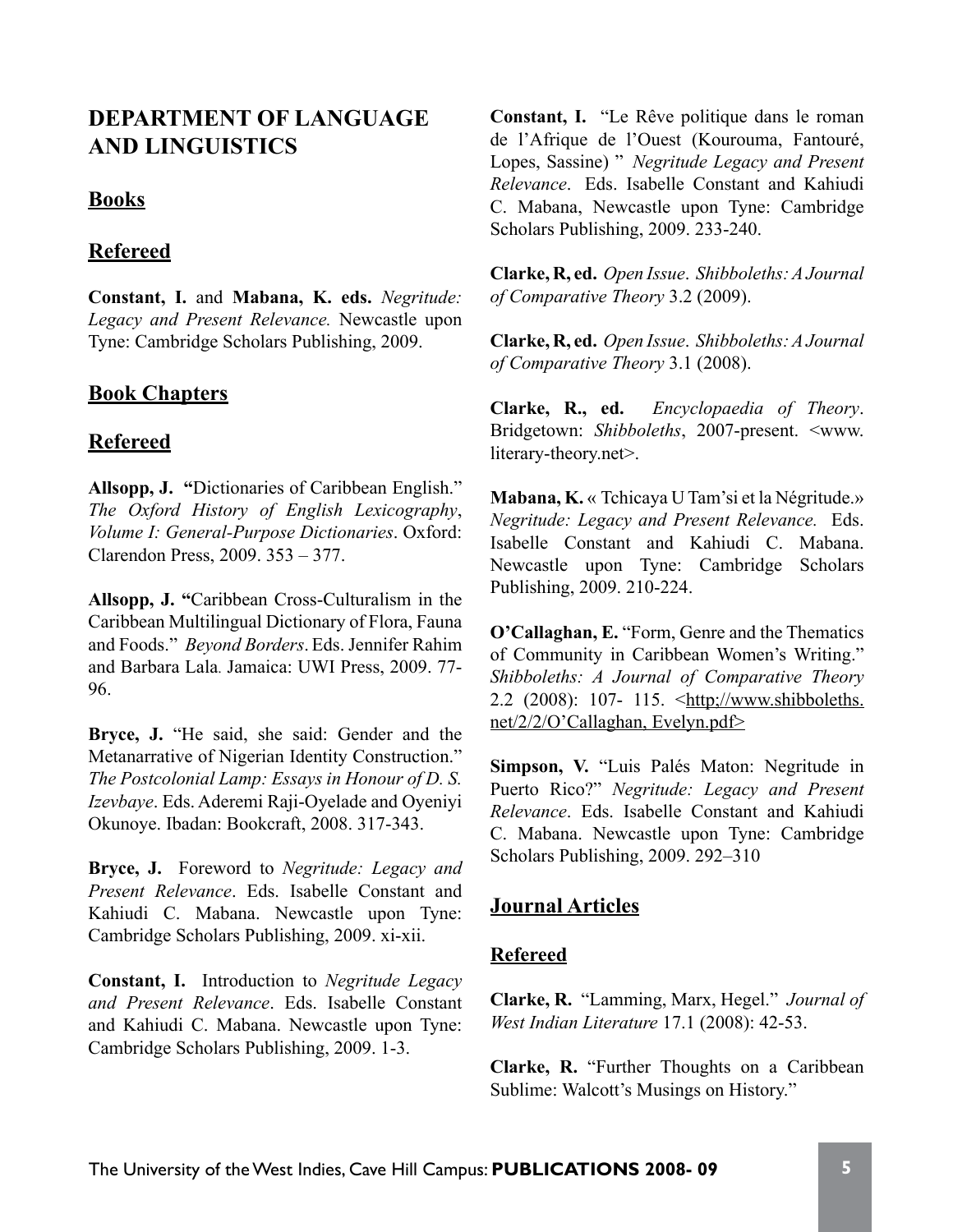*Shibboleths: A Journal of Comparative Theory* 3.1 (2008). <www.shibboleths.net/3/1/Clarke, Richard.pdf>

**Mabana, K.** «Le Roman de Patrick Chamoiseau et Son Contexte Oral.» *Romanitas. Literaturas Latinoamericanas y Caribeňas: Perspectivas Europeas* 3. 2 (2009): 44-64.

**O'Callaghan, E.** "The Unhomely Moment: Frieda Cassin's Nineteenth Century Antiguan Novel and the Construction of the White Creole." S*mall Axe* 29 13.2 (2009): 95- 106.

**Wade, C** "'Re-imagining a Community' *The West Indian Review,* 1934 -1940." *Wadabagei* 11.3 (2008): 3-27.

## **Encyclopedia Entries**

**Allsopp, J. "**Barbados: African Cultural Elements." *Encyclopedia of the African Diaspora, Vol. I*. Santa Barbara, California: ABC-CLIO, 2008.

**Allsopp, J. "**Zouk." *Encyclopedia of the African Diaspora, Vol. III*. Santa Barbara, California: ABC-CLIO, 2008.

**Clarke, R. "**Rhetoric." *Encyclopaedia of Theory*. Bridgetown: *Shibboleths*, 2007- July 2009. www.literary-theory.net/topics/communication/ Rhetoric.pdf.

**McWatt, A. "***The Aguero Sisters,* by Cristina Garcia." *Encyclopedia of Hispanic-American Literature*. New York: Facts on File, 2008. 5-8.

**McWatt, A. "**La Malinche." *Encyclopedia of Hispanic-American Literature.* New York: Facts on File, 2008. 210-211.

**McWatt, A.** "*Soy la Avon Lady and other Stories,*  by Lorraine López ." *Encyclopedia of Hispanic-* *American Literature*. New York: Facts on File, 2008. 324-326.

**Wade, C.** "IraDeA.Reid."*Encyclopedia of African American History, 1896 to the Present: From the Age of Segregation to the Twenty-First Century*. London and New York: Oxford University Press, 2009.

**Wade, C.** "Eulalie Spence." *African American National Biography.* www.oxfordaasc.com/ public.

#### **Conference Proceedings**

#### **Peer Reviewed**

**Constant , I.** « Figures de L'ironie dans le Dernier Roman d'Ahmadou Kourouma. » *Humour, ironie et les discours*. Eds. Pierre Marillaud et Robert Gauthier. CALS/CPST : Université de Toulouse Le Mirail, 2009. 269-281.

**Constant, I. «** Les Références Utopiques dans Ourania.» Actes du colloque Horizons Le cléziens, Numéro spécial d'*Inter-Lignes*, 2009.

## **Conference Papers**

**Allsopp, J. "**Folkloric Characters in Caribbean Creole Culture and their Contribution to the Caribbean Lexicon." Society for Caribbean Linguistics. Cayenne, French Guiana. 28-37 July 2008.

**Bryce, J.** "Bits and Pieces I Picked up and Pocketed." Multimedia Symposium on Dambudzo Marechera. Trinity College, Oxford. 15-17 May 2009.

**Bryce, J. "Alternative Ways into Critical Discourse"** through Memoir and Fiction." Fourth Theory and Criticism Workshop. Cave Hill, Barbados. 27 May 2009.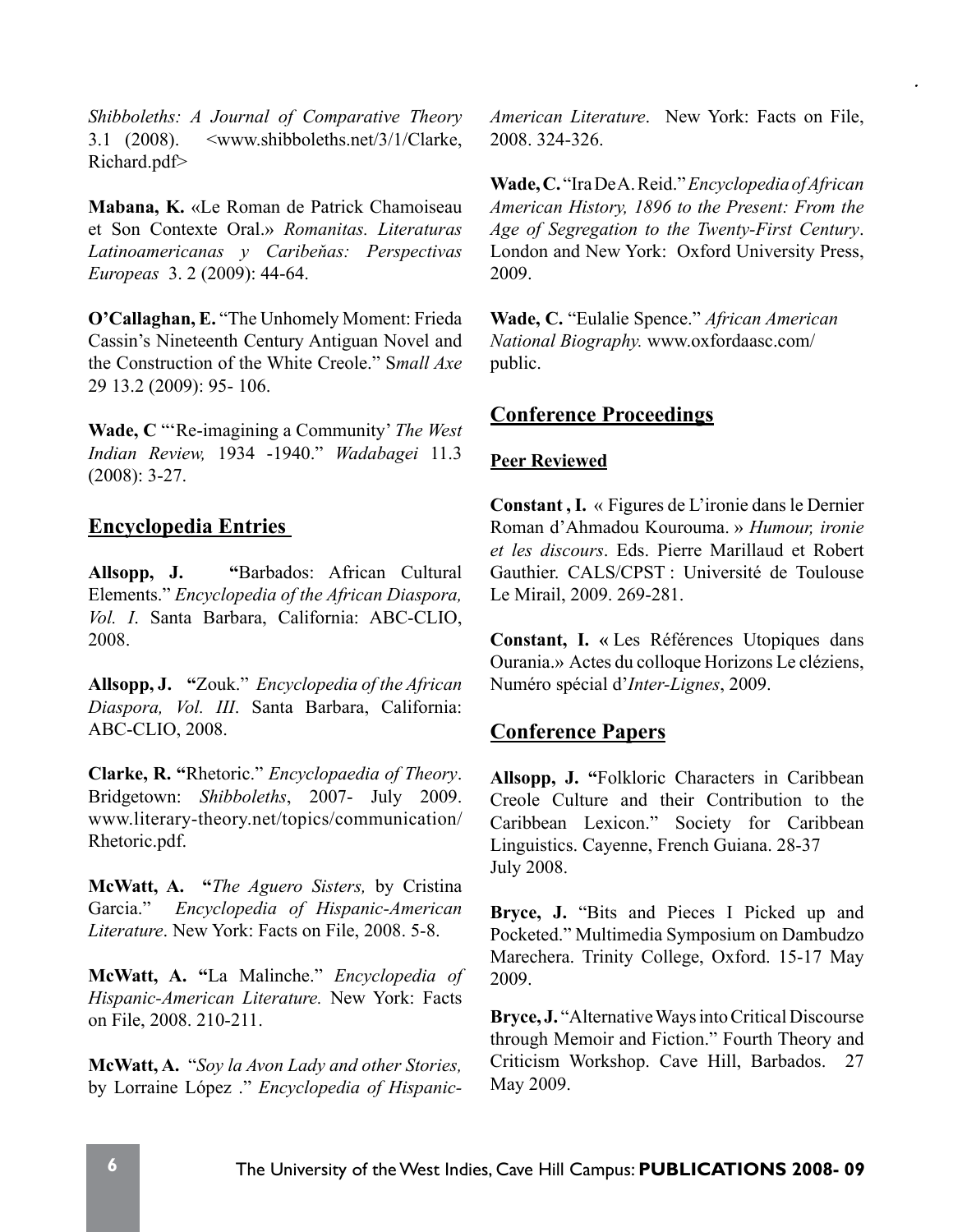**Clarke, R.** "Beyond Our Boundaries." Fourth Workshop on Caribbean Theory and Criticism. Cave Hill, Barbados. 27 May 2009.

**Clarke, R.** "Caribbean Palimpsests:

The Emergence of a Regional Rhetoric of Inquiry." Problem-Spaces: The Work of David Scott. Third Workshop on Caribbean Theory and Criticism. Cave Hill, Barbados. 26 Nov. 2008.

**Constant, I.** "*Texaco* Roman de Langue Baroque." Colloque International d'Albi Langages et Signification (CALS) Conference. Albi, France. July 2009.

**Constant, I.** "*Texaco* est-il un Roman Baroque? " Caribbean Unbound IV: Reconceiving. Hispaniola, Lugano. April 2009.

**Constant, I.** « *Texaco* est-il un Roman Baroque ? » RMM. Reno, Nevada. Oct. 2008.

**Constant, I.** « *Texaco* Roman Historique Baroque." Aime Césaire Colloquium. Cave Hill, Barbados. Oct. 2008.

**Craig, I.** "Anonymous Sojourners: Mapping the Territory of Caribbean Experiences of Immersion for Language Learning." Caribbean Studies Association Conference. Kingston, Jamaica. 1-5 June 2009.

Leyshon, R. "Interpreting Dramatic Texts." BarbadosAssociation of Drama Educators(BADE) Teachers' Conference. Savannah Hotel, Barbados. Sept. 2008.

**Mabana, K.** « Le Héros Mythique du Théâtre Césairien ou Mythopoétique d'un Nationalisme Racial. » Aimé Césaire International Colloquium. Cave Hill, Barbados. 15-17 Oct. 2008.

**Mabana, K.** « Pouvoir et Sorcellerie dans L'oeuvre de Tchicaya U Tam'si . » Colloque International Tchicaya U Tam'si. Brazzaville, Congo. 20-22 Nov. 2008.

**Mabana, K.** «Children at War in Ahmadou Kourouma's *Allah n'est pas obligé."* Research Day, Institut für Asien- and Afrikawissenschaften. Berlin, Germany. 3 July 2009.

**Mabana, K.** "Frauen in den Erzählungen von Birago Diop." Forschungskolloquium, Institut für Asien- undAfrikawissenschaften.Berlin,Germany. 8 July 2009.

**O'Callaghan, E**. "Marketing Caribbean Landscapes: The Case of William Beckford of Somerley and George Robertson," Keynote to 28th Annual Conference on West Indian Literature. University of Guyana, Guyana. 26-29 April, 2009**;** and as Keynote to Fourth Workshop on Caribbean Theory and Criticism. Cave Hill, Barbados. 27 May 2009.

**O'Callaghan, E**. "'YouDaddyAin'tYouDaddy'": Shani Mootoo's Queer Families." Caribbean Studies Association: 34th Annual Conference. Kingston, Jamaica. 1-5 June 2009.

**Simpson, V.** "Black West Indiana Migration to Puerto Rico in the  $18<sup>th</sup>$  and  $19<sup>th</sup>$  Centuries." Conference of Puerto Rican Studies Association (PRSA). San Juan, Puerto Rico. 4-8 Oct. 2008.

## **Non-Refereed Scholarly Output**

**Bryce, J.** Interview by Amatoritsero Ede. *African Writing Online: (Many Literatures, One Voice) Online* 7 (2009). http://www.african-writing.com/ seven/janebryce.htm

**Bryce, J.** Contribution to "Memoirs, Reflections and Dreams: Twenty-Two Writers Look Back and Look Forwards." *Wasafiri* 24. 3 (2009).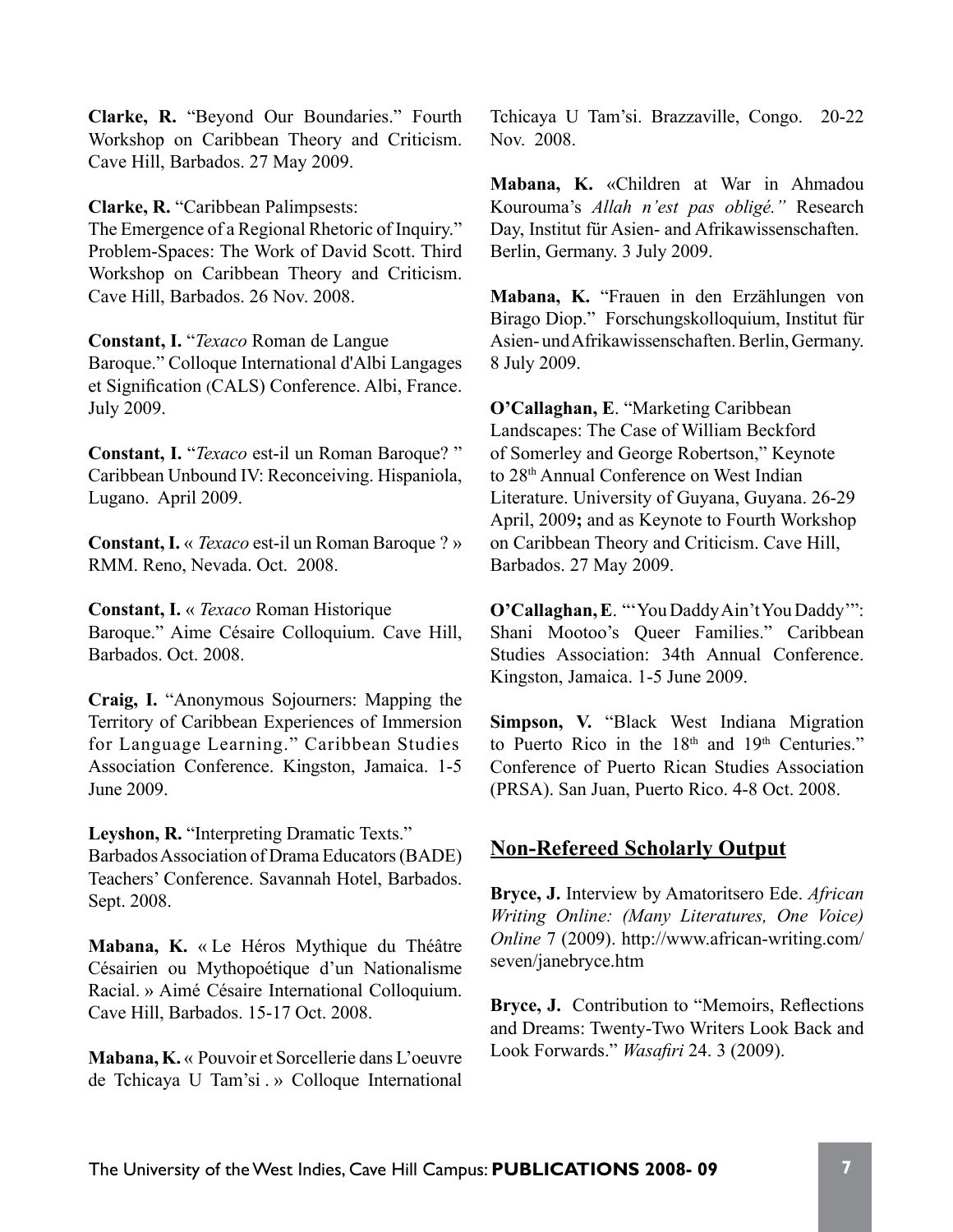**Clarke, R. ed.** *PhilWeb: Theoretical Resources On- and Off-Line.* <www.phillwebb.net>

**Craig, I.** "Travesuras de Guillermo en la España Franquista o el Placer de la Censura." *Educación y Biblioteca* 20. 167 (2008): 18-19.

**Craig, I.** "*Las Aventuras de Tom Sawyer* en la España de Franco." *Educación y Biblioteca* 21.171 (2009): 18-24.

**Craig, I.** "The Revolution is Being Televised." *Caribbean Beat* 93 (2008): 62-65.

#### **Newspaper Articles**

**Gibson, K**. "Get the Facts Right, Wickham." *Daily Nation 8* Apr. 2009: 10A.

**Leyshon, R***. "*As I Please": Weekly op-ed column in *The Nation* (since May 2008)

#### **Presentations**

**Clarke, R.** "'Travelling' Theory? The Muse of History." Departmental Seminar Series in Theory and Criticism. Cave Hill, Barbados. 3 Nov. 2008.

**Clarke, R.** "Further Thoughts on a Caribbean Sublime: Walcott's Musings on History." Departmental Seminar Series in Theory and Criticism. Cave Hill, Barbados. 1 Apr. 2009.

**Craig, I.** "'¿Barbados? ¿Dónde?' Preliminary Findings in Caribbean Study Abroad and Immersion for Language Learning." Departmental Seminar Series in Theory and Criticism. Cave Hill, Barbados. 4 Mar. 2009.

## **SCHOOL OF EDUCATION**

#### **Books**

Teel, K. M. and **Obidah, J. E.,** eds. *Building Racial and Cultural Competence in the Classroom: Strategies from Urban Educators.* New York: Teachers College Press, 2008.

**Leacock, C. J., Warrican, S. J.** and **Rose, G. S**. *Research Methods for Inexperienced Researchers: Guidelines for Investigating the Social World*. Jamaica: Ian Randle, 2009.

## **Journal Articles**

**Blackman, S**. "'Learning is Hard Work and Sometimes Difficult'. What Pupils with Dyslexia say about the Difficulties they Experience with Learning at Secondary School in Barbados." *Caribbean Curriculum* 61.1 (2009): 1-16.

**Blackman, S** and **Maynard, D**. "Governmentality, Technologies of Self and Disability: Understanding Disabled Students' Self-Efficacy and Career Planning Knowledge at the Tertiary Level." *Perspectives in Education* 26.3 (2008): 81-90.

**Adkison-Bradley, Maynard, D**., Johnson, P., & Carter, S. "Black African Caribbean Women and Depression." *British Journal of Guidance & Counselling* 37.1 (2009): 65-72.

**Maynard, D**., and P. Welch. "Coping Strategies of Caribbean 'problem students'." *International Journal for the Advancement of Counselling & Development* 31.1 (2009): 17-31.

Campbell, M.H., **Maynard, D**., Roberti, J.W., & Emmanuel, M.K. "Comparing the Psychometric Strengths of the Public-domain Zung Self-Rating Depression Scale with the Proprietary Beck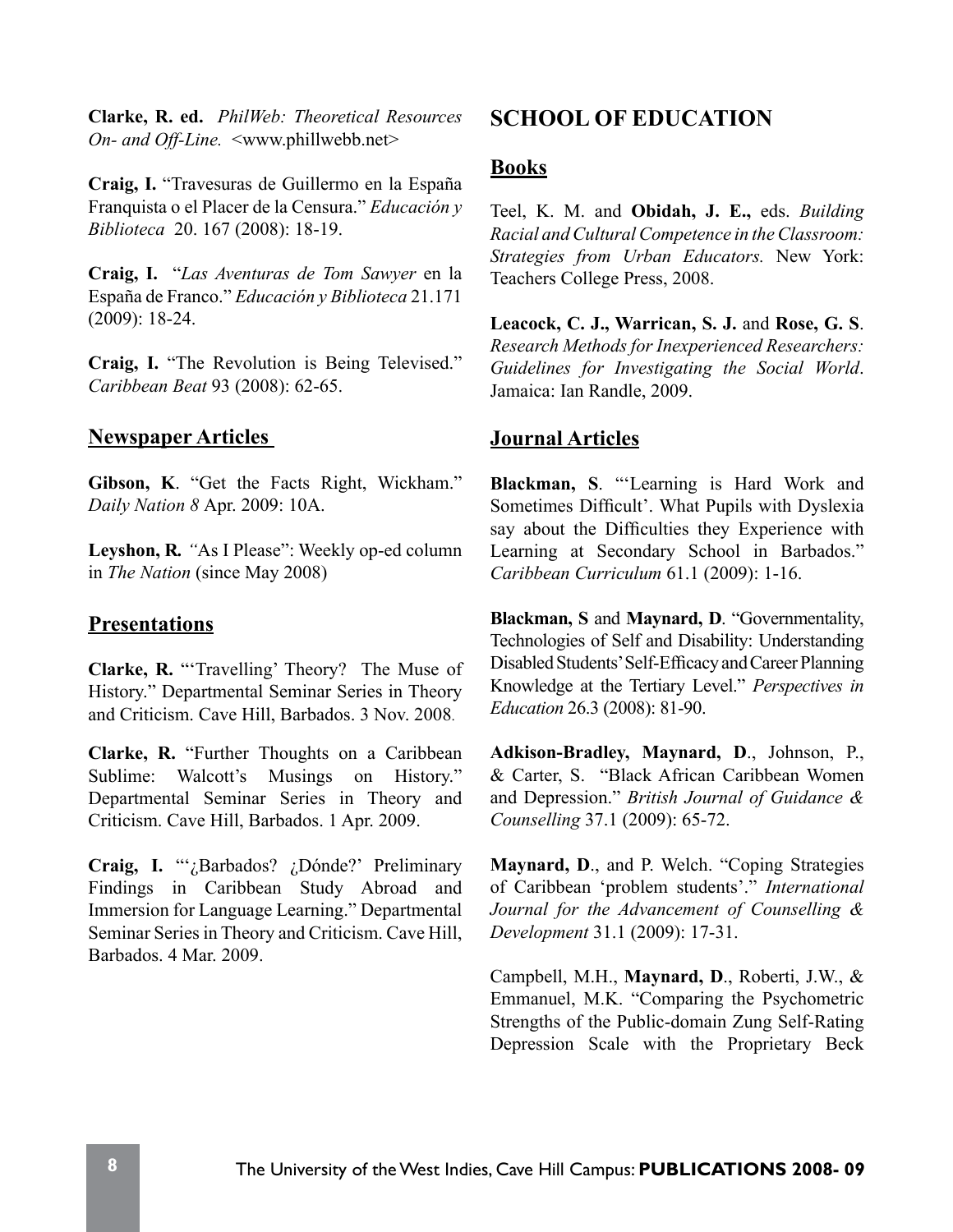Depression Inventory-II in Barbados." *West Indian Medical Journa*l 57(Suppl. 2). 37 (2008).

**Ogunkola, B. J.** "Computer Attitude, Ownership and Use as Predictors of Computer Literacy of Science Technology in Nigeria." *International Journal of Environmental and Science Education 3*.2 (2008): 53 – 57.

**Olatoye, R. A.** and Ogunkola, B. J. "Parental Involvement, Interest in Schooling and Science Achievement ofJunior Secondary School Students in Ogun State, Nigeria. College *Teaching Methods & Styles Journal* 4.8 (2008): 33 – 39.

**Olatoye, R. A.** and Ogunkola, B. J. "Supervisory Climate, Motivational Incentives and Job Commitment of Public and Private Senior Secondary School Science Teachers in Ogun State, Nigeria. *Review of Management Innovation and Creativity (RMIC)* 1.1(2008): 24-30.

**Ogunkola, B. J.** and Olatoye, R. A. "Inter-relationships among Computer Ownership, Attitudes and Literacy of Science Teachers in Ogun State, Nigeria. *Journal of Applied Global Research (JAGR)* 1.2 (2008): 33- 38.

**Ogunkola, B. J**. and Olatoye, R. A. "Gender Differentials in Science and Mathematics Achievement among Senior Secondary School Students in Ogun State, Nigeria. *Review of Higher Education and Self-Learning (RHESL)* 1.2 (2008):  $9 - 13$ .

Olatoye, R. A and **Ogunkola, B.J**. "Parental Involvement, Motivation for Examination and Science Achievement of Junior Secondary Schools Students in Ogun State, Nigeria. *Review of Higher Education and Self—Learning (RHESL)*  1.2 (2009): 89– 95.

**Ogunkola, B.J**. and Olatoye, R.A. "Interest in Schooling, Study Habits and Psychological Resilience of Secondary School Students in Barbados, West Indies." *Review of Higher Education and Self-Learning (RHESL)* 2.3 (2009): 12– 19.

**Ogunkola, B.J**. and Olatoye, R. A. "Relationship between Computer Attitudes and Literacy of Science Teachers in Secondary Schools in Nigeria." *African Research Review: An International Multi – Disciplinary Journal* 3.2 (2009): 263-273.

Olatoye, R.A. and **Ogunkola, B.J.** "Use of Library Resources, Study Habits and Science Achievement of Rural and Urban Junior Secondary School Students in Ogun State, Nigeria." *Review of Higher Education and Self-Learning (RHESL) 2.*3 (2009): 66 – 71.

## **Conference Proceedings**

**Obidah, J.E.** and A. Burnett. "Empowering Teachers' Information and Communication Technology (ICT) Instructional Practices: Case Studies from Barbados." *Proceedings of the 2nd International Multi-Conference on Society, Cybernetics and Informatics, Vol. 1.* 

## **Conference Papers**

**Blackman, S.** and **Maynard, D**. "*An Investigation of Students' Career Preparedness at the University of the West Indies, Cave Hill Campus*. The UWI Biennial School of Education Conference. Accra Beach Hotel, Barbados. 23-25 June 2009.

Campbell, M.H., **Maynard, D**., and Seale, L.L. "*Effective Disciplinary Strategies for Secondary Schools."* Teachers' Professional Day. Princess Margaret Secondary School, Barbados. Oct. 2008.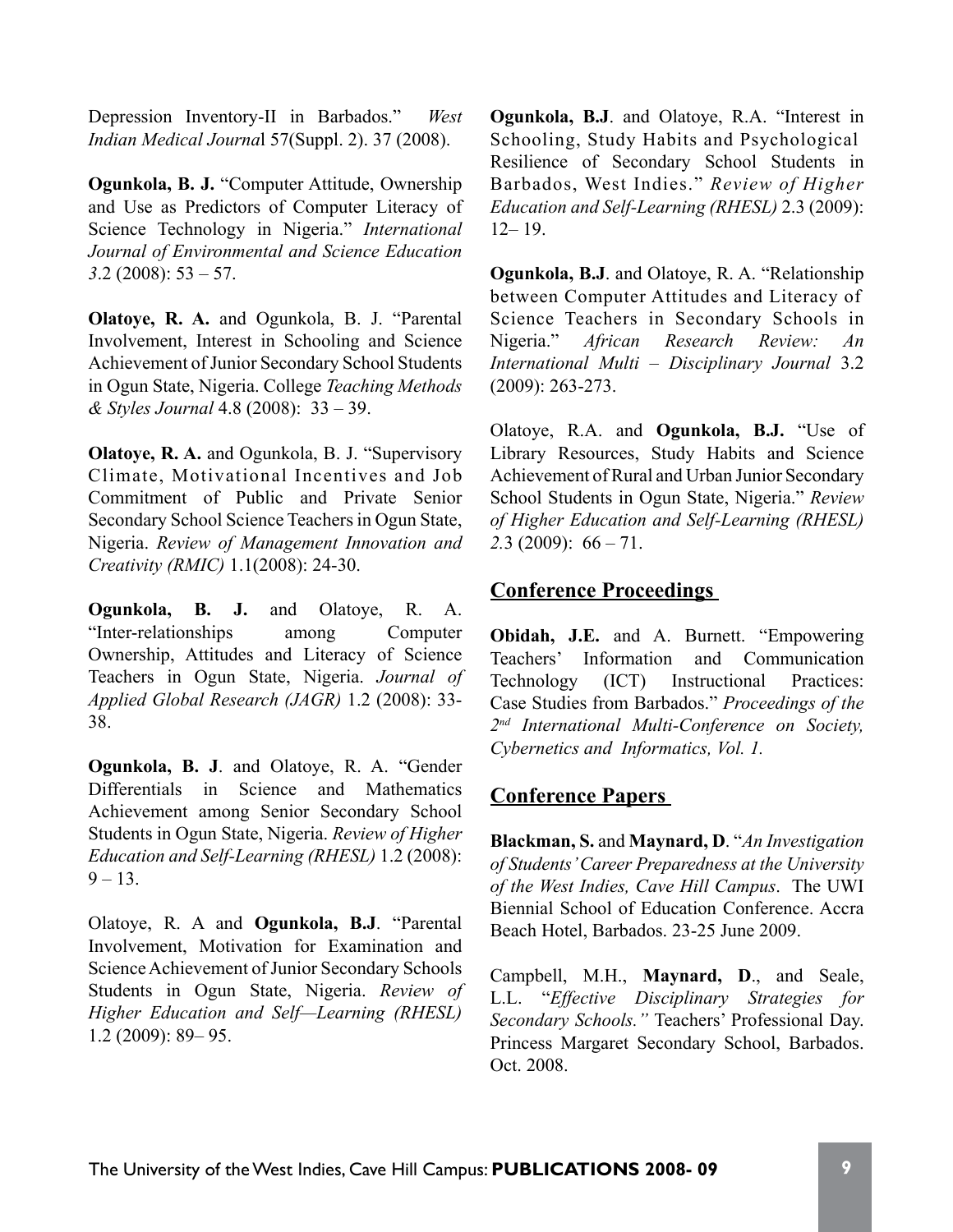**Fayombo, G. A.** and **Maynard, D**. "*Caribbean Adolescents: The Relation of Parental Employment Status, Age and Gender to Self- esteem*." Psychology Conference. UWI. Mona, Jamaica. Mar. 2009.

**Fayombo, G. A**. "*Gender Differences in Study Habit, Interest in Schooling and Attitude towards Substance Abuse among Secondary School Adolescents in Barbados*. The UWI Biennial School of Education Conference. Accra Beach Hotel, Barbados. 23-25 June 2009.

**Fayombo, G. A**. "*The Relation of Psychological Resilience to Attitude towards Substance Abuse among Secondary School Adolescents in Barbados*." The 4th International Conference on Child and Adolescent Psychopathology. Roehampton University. London, England. 13-14 July 2009.

**Leacock, C. J**. "*Exploring the Blackboard Learning System as a Means of Facilitating Group Work among University Students in Barbados*." The Annual Conference of the Society for Information technology and Teacher Education (SITE).Charleston, S.C. 29 Mar. – 2 Apr. 2009.

**Leacock, C. J. "***New Technologies, Old Attitudes: Challenges of Integrating Technology into the Teaching and Learning Process at a Tertiary Institution*. The UWI Biennial School of Education Conference. Accra Beach Hotel, Barbados. 23-25 June 2009.

**Lucas, M.** "*The CXC Spanish Oral Examination: Conditions associated with High Student Attainment in Three Barbadian schools*." The UWI Biennial School of Education Conference. Accra Beach Hotel, Barbados. 23-25 June 2009.

**Lucas, M.** and A. Richardson. "*Graduate Teacher Preparation in the Eastern Caribbean: A New*  *Focus*." The UWI Biennial School of Education Conference. Accra Beach Hotel, Barbados. 23-25 June 2009.

**Obidah, J.E**. "*Equity in Pedagogy and Teaching Practices: When the Rubber Meets the Road in the Classroom*. Keynote address at the 2008 Summer Institute of the Metropolitan Center for Urban Education. NewYork University Steinhardt School of Culture, Education and Human Development. New York, US.A. 9-10 July 2008.

**Obidah, J. E**. "*Conceptualizing the Socio-cultural Context of Education in the Caribbean: A Case Study of Barbadian Secondary Schools*." The UWI Biennial School of Education Conference. Accra Beach Hotel, Barbados. 23-25 June 2009.

**Obidah, J.E.** and A. Burnett. "*Empowering Teachers' Information and Communication Technology (ICT) Instructional Practices: Case studies from Barbados*." The 2nd International Multi-Conference on Society, Cybernetics and Informatics, Orlando, Florida. 29 June- 2 July 2008.

**Obidah, J.E**., Teel, K. M., Barrett, T. and Mayfield, K. "*Building Racial and Cultural Competence in the Classroom: Strategies from Urban Educators*." The 5<sup>th</sup> International Conference on Teacher Education and Social Justice. Chicago, U.S.A. 7-8 June 2008.

**Obidah, J.E.,** Teel, K. M., Moyenda, S. and Mayfield, K. "*Building Racial and Cultural Competence in the Classroom: Strategies from Urban Educators*." Symposium of the Bay Area Coalition for Equitable Schools (BayCES). Urban Small Schools Symposium. Oakland, California. 25-26 April 2008.

**Ogunkola, B.J** and R. A Olatoye. "*Predictors of Computer Literacy of Science Teachers in Ogun State, Nigeria*. The UWI Biennial School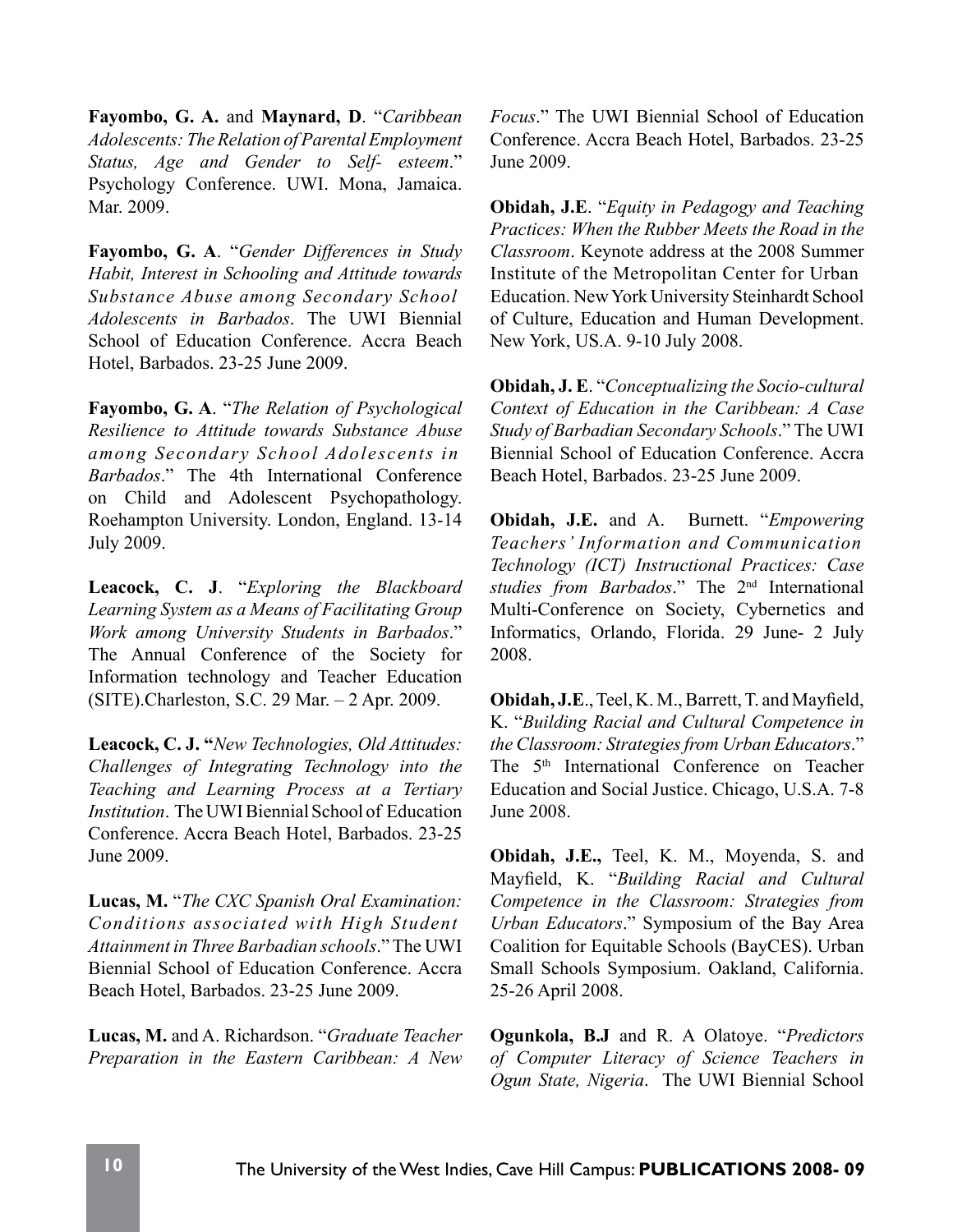of Education Conference. Accra Beach Hotel, Barbados. 23-25 June 2009.

**Ogunkola, B.J.** "*Enhancing Higher Education Students' Cognitive Achievement in Statistics through Instructor Expressiveness Teaching Behaviour*." UK Higher Education 'Academy's Annual Conference. University of Manchester. Manchester, United Kingdom. 30 June – 2 July 2009.

**Richardson, A**.*"Interactive Symposium, Circles of Knowledge."* The American Educational Research Association Research Focus on Education in the Caribbean and Africa. San Diego, California. Apr. 2009.

**Vinson, K. D.** *"Research in Citizenship in Social Studies Education."* The Annual Meeting of the American Educational Research Association. San Diego, California. Apr. 2009.

**Vinson, K. D**. "*Critical Theories, RadicalPedagogies, and Social Education: Towards New Perspectives for Social Studies Education"* The Annual Meeting of the American Educational

Research Association. San Diego, California. Apr. 2009.

**Vinson, K. D**. "*Intersecting Realities: What is Teaching for Social Justice?"* The Annual Meeting of the American Educational Research Association. San Diego, California. Apr. 2009.

**Warrican, S. J**. "*The Principal as a Leader in Literacy*." Inaugural Conference of Caribbean School Administrators. The International Best Practice Network. Kingston, Jamaica. Apr. 2009.

**Warrican, S. J**. "*Initiatives in Teacher Education*." Twentieth Meeting of the OECS Ministers of Education. Anguilla. June 2009. **Warrican, S. J**. "*Youth and Adult Literacy in the Region: Policies, Plans and Challenges*." The UWI Biennial School of Education Conference. Accra Beach Hotel, Barbados. 23-25 June 2009.

**Warrican, S. J.** "*Public Policies, Strategies and Programmes for Literacy and Adult Education in Nations of the Caribbean (2003 – 2008)."* Regional Literacy and CONFINTEA VI Preparatory Conference in Latin America and the Caribbean. *From Literacy to Lifelong Learning: Towards the Challenges of the 21st Century*. Mexico City, Mexico. 10-13 September, 2008.

## **Reviews**

**Vinson, K. D.,** Wilson, M. B., and Swenson, C. Rev. of *Researching History Education: Theory, Method, and Context,* by Linda Levstik and Keith C. Barton. *Education Review* 12.5 (2009). http:// edrev.asu.edu/essays/v12n5index.html.

## **Poster Presentations**

Campbell, M.H**., Maynard, D**., Emmanuel, M.K. and Richardson, P. "*Depression, Anxiety, and Ego Resiliency in an Inaugural First-year Cohort of Medical Undergraduates in Barbados*." Poster Presented at the 54th Annual Caribbean Health Research Conference. St. Lucia. 24 Apr. 2009.

**Maynard, D.** and **Fayombo G. A**. "*Parental Types as Correlates of Self-esteem among Caribbean Adolescents*." Poster Presented at the American Psychological Association Conference (APA). Toronto, Canada. 6-9 Aug. 2009.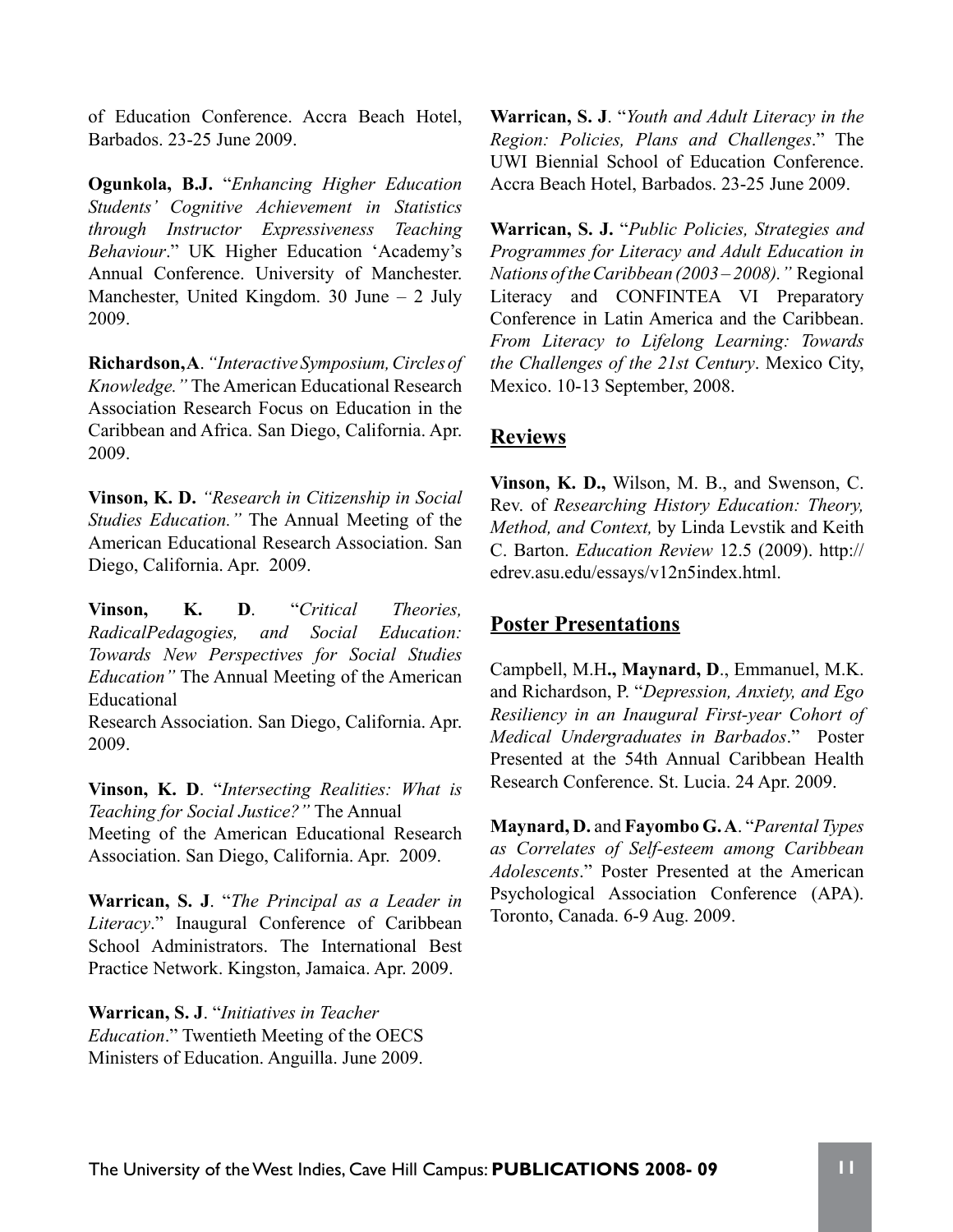## **FACULTY OF LAW**

## **Books**

**Fiadjoe A., G. Kodilinye** and **J. Georges**. *Telford Georges: A Legal Odyssey.* Ian Randle Publishers Ltd., 2008.

**Kodilinye, G***. Commonwealth Caribbean Tort*  Law. 4<sup>th</sup> ed. London: Routledge-Cavendish, 2009.

**Kodilinye G. and V. Kodilinye**. *Commonwealth Caribbean Civil Procedure*. 3rd. ed. London: Routledge-Cavendish, 2009.

## **Book Chapters**

**Antoine, R.M**. 'The Legitimacy of Offshore Financial Law." In *International Financial Law – Contemporary Issues,* American Enterprise Institute, 2009.

**Antoine, R.M.** "Charting A Legal Response to HIV/ AIDS and Work from the Perspective of Vulnerability." In *From Risk to Vulnerability: Power, Culture and Gender in the Spread of HIV and AIDS in the Caribbean.* Ed. Christine Barrow, Marjan de Bruin and Robert Carr.*.* Kingston*:* Ian Randle Publishers, 2009.

**Antoine, R.M.** "Mapping the Social in Regional Integration – Labour Regulation." In *Labour Law Policy and Development. McGill Policy Papers,*  Routledge, 2009.

**Bulkan, C.** and **J. Bulkan.** "Protection of Indians: Assessing Walter Roth's Legacy in Policy towards Amerindians in Guyana." In *The Roth Family, Anthropology and Colonial Administration.* Ed. Russell McDougall and Iain Davidson. Walter Creek: Left Coast Press, 2008

**Mckoy, D.** "The Prosecution's Right to Appeal in Trinidad and Tobago: The State v. Boyce" reprinted In *Expert Evidence - A Judicial Diagnosis*. Ed. A. Sabitha. India: Amicus Books, Icfai University, 2008.

**Robinson, T.** "Authorised sex: same-sex sexuality and the law in the Caribbean." In *From Risk to Vulnerability: Power, Culture and Gender in the Spread of HIV and AIDS in the Caribbean*. Ed. Christine Barrow, Marjan de Bruin and Robert Carr*.* Kingston: Ian Randle Publishers, 2009.

## **Journal Articles**

**Antoine, R.M.** "NewDirectionsin public lawin the Commonwealth Caribbean – Some Reflections." [2009] 35 *Commonwealth Law Bulletin* 31.

**Antoine, R.M.** *"*Reality and Myth - the Confidentiality Principle in Offshore Financial Law." *Journal of the Society for International Trust Practitioners*, 2008.

**Kaczorowska, A.** "Liability in tort of the CARICOM*."* (2009*) Caribbean Law Review* 62.

**Mckoy, D.** "Contractor-General Oversight of Public Procurement in the Commonwealth Caribbean." (2008) 17 (6) *Public Procurement Law Review* 225.

**Mckoy, D. "**Knowing the corners: The relevance of the common law to the Caribbean anticorruption project." (2009) 34 (1) *West Indian Law Journal*.

**Robinson, T.** "A Caribbean common law." (2007) 49(2) *Race and Class* (A special issue: *Caribbean Trajectories: 200 years on* (eds) A. Trotz, A Kamugisha), 118.

**Robinson, T.** "Aloving freedom." (2007) 24 *Small Axe* 118.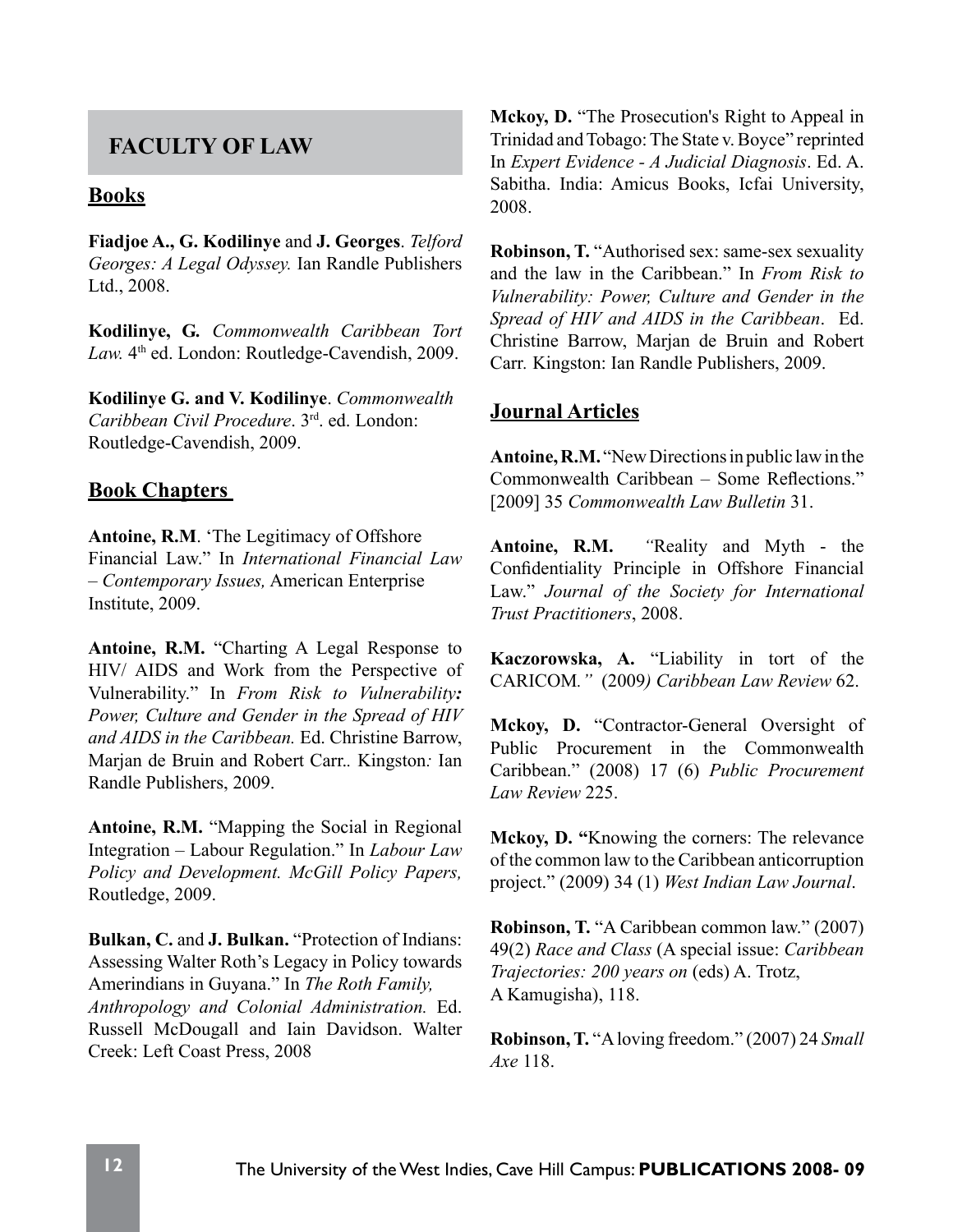**Ventose, E.** 'The Byzantine Logic of Patent Law Jurisprudence': Patent Protection for Dosage Regimes Revisited." (2009) *Journal of Intellectual Property Law and Practice* 415.

**Ventose, E.** "Constitutional Protection for Magistrates in the Commonwealth Caribbean." (2009*) Public Law* 431.

**Ventose, E.** "Disclaiming Methods of Medical Treatment from Patent Protection Under the European Patent Convention." (2009) Vol. 8 *Journal of Intellectual Property Law and Practice* 706.

**Robinson, T.** "Gender, nation and the common law constitution." (2008) 28(4) *Oxford Journal of Legal Studies* 735.

**Ventose, E.** "Exclusion and Objection of Board Members at the European Patent Office." (2009) Vol. 7 *Journal of Intellectual Property Law and Practice* 526.

**Ventose, E. "**In the Footsteps of the Framers of the European Patent Convention: Examining the Travaux Preparatoires." (2009) *European Intellectual Property Review* 353.

**Ventose, E.** "Legitimate Expectations in English Public Law after ex parte Bhatt Murphy." (2009) *Law Quarterly Review* 578.

**Ventose, E. "**New Developments in Patent Protection for the Myriad's BRAC 1 Gene at the European Patent Office." (2009) *Journal of Intellectual Property Law and Practice* 771.

**Ventose, E.** "New Directions in public law in the Commonwealth Caribbean – Some Reflections." [2009] 35 *Commonwealth Law Bulletin* 31.

**Ventose, E. "**Patent Protection for Second and Further Medical Uses Under the European Patent Convention." (2009) *SCRIPTed – A Journal of Law, Technology & Society* 57.

**Ventose, E. "**Patent Protection for Therapeutic Methods under the European Patent Convention" (2009) Vol 6 *European Intellectual Property Review.*

**Ventose, E.** *"*Reality and Myth - the Confidentiality Principle in Offshore Financial Law." *Journal of the Society for International Trust Practitioners*, 2008.

**Ventose, E. "**The Standard of Proof Applicable to Substantive Examination of United Kingdom Patents." (2009) *Journal of Intellectual Property Law and Practice* 302.

**Ventose, E.** "Vindicatory Damages' for breach of Constitutional Rights in the Commonwealth Caribbean." (2009) 125 *Law Quarterly Review* 247.

## **FACULTY OF MEDICAL SCIENCES**

## **Book Chapters**

## **Refereed**

**Campbell, M.H**. and **A .L. Nielsen.** 2009**.**  International regulation and global ethics in clinical research. In *Clinical Research Compliance Manual, e*d. L.W. Vernaglia and P. Brent., 15/1- 15/12. New York: Aspen Publishers/Wolters: Klewer Law and Business.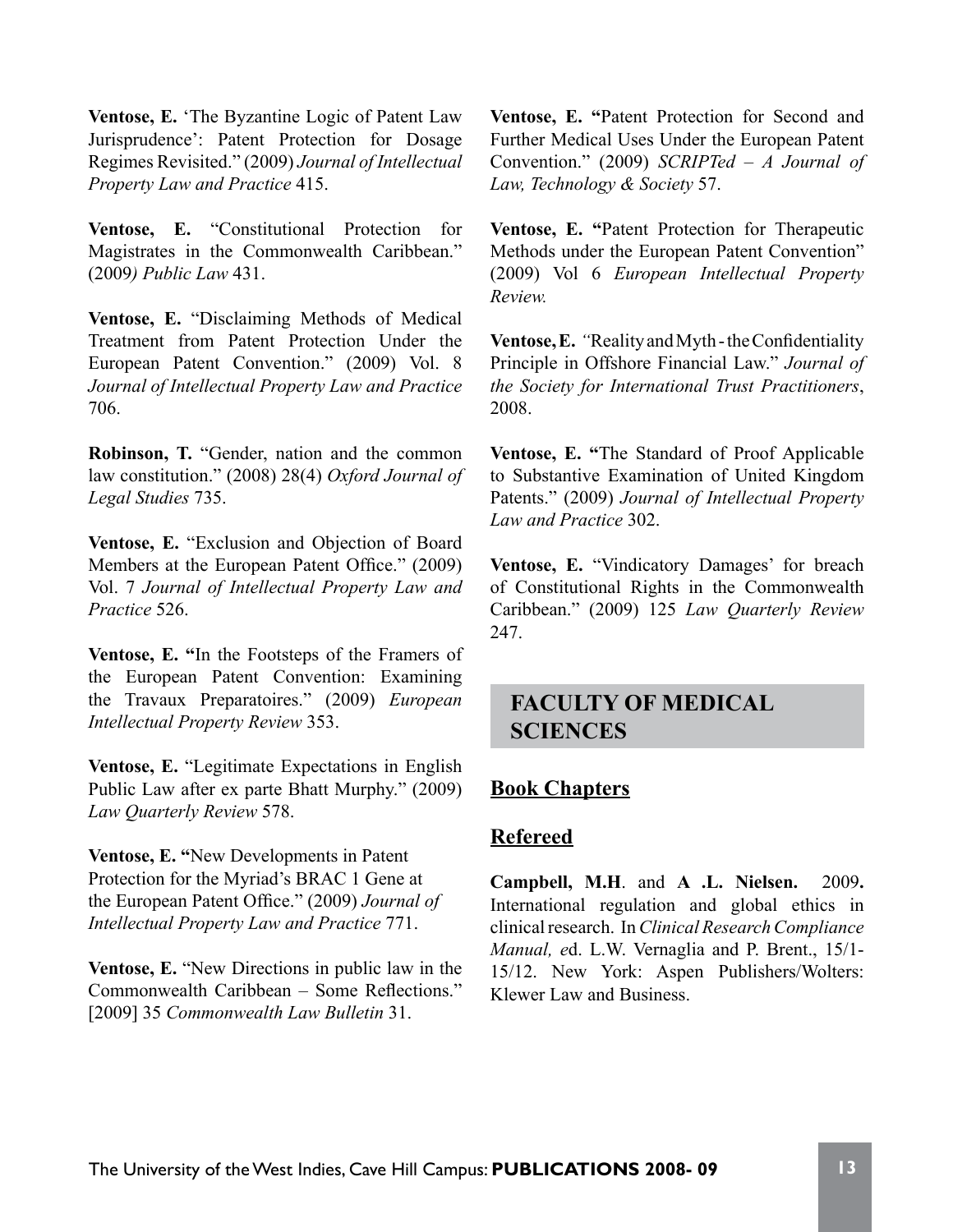## **Journal Articles**

#### **Refereed**

Dick, F., V. Grobety, F. Immer, D.D. Do, **H. Savolainen**, T. Carrel, J. Schmidli. 2009. Outcome and quality of life in patients treated for abdominal aortic aneurysm:Asingle center experience. *World Journal of Surgery* 32: 987-984.

Dick, F, D. Hinder, F. Immer, **H. Savolainen**, D.D. Do, T. Carrel, J. Schmidli. 2009. Thoracic endovascular aortic repair: Impact of urgency on outcome and quality of life. *European Journal of Cardiothorac Surgery* 35: 96-103.

**Emmanuel, M. K**., M. H. Campbell. 2009. Comparing staff and client perceptions of needs in a British singlesex medium secure unit. *Psychological Reports* 104: 1033-1034.

**Gittens-St. Hilaire, M.V**., N. R. Clarke-Greenidge. 2008. An analysis of dengue fever 2003-2004 using reverse transcriptase polymerase chain reaction. *Virology Journal* 5: 152.

**Gittens-St. Hilaire, M. V**.,N.R.Clarke-Greenidge. 2008. An analysis of dengue fever infections in Barbados 2003-2004, by reverse transcriptase polymerase chain reaction. *West Indian Medical Journal* 57(2) : 32.

**Hambleton. I. R**., **R. Jonnalagadda,** C.R. Davis, H.S. Fraser, N. Chaturvedi,A. J. Hennis. 2009. All cause mortality after diabetes related amputation in Barbados: A prospective case control study. *Diabetes Care*. 32(2): 306-307.

**Kumar, A.,** M. Gittens, D. Lewis. 2008. Dengue fever infection among children in Barbados. *West Indian Medical Journal* 57(2): 33.

**Kumar A,** G. Kumari, R. Carter, C. Douglin. 2009. Attitude of secondary school children towards people with HIV/AIDS: An insight into the stigma and discrimination problem in the english speaking Caribbean. *International Public Health Journal* 1(2): 2009: 181-192.

**Kumar A**, K.R Kilaru, G. Kumari, S. Forde, I. Waterman. 2008. Follow-up of HIV-infected women diagnosed by antenatal screening in Barbados from 1996–2004. *AIDS Patient Care and STDs* 22 (9): 1-7.

Lutz H. J., R. Michael, B. Gahl , **H. Savolainen**. 2009.Iscarotidendarterectomyatrainee operation? *World Journal of Surgery* 33: 242-245.

Lutz, H.J., R. Michael, B. Gahl, P. Vogt, **H. Savolainen**. 2008. Local versus general anesthesia for carotid endarterectomy – improving the gold standard? *European Journal of Vascular and Endovascular Surgery* 36: 150-151.

Li, J., **H. Savolainen**, Q. Tan, S. Zheng. 2008. Orthotopic testicular transplantation in mice. *Reproduction* : 139-147.

**Smeeton, N.C., D.O. Corbin** , A..J. Hennis, I.R. Hambleton, **H.S. Fraser, C.D. Wolfe, P.U. Heuschmann.** 2009. A comparison of acute and long-term management of stroke patients in Barbados and South London. *Cerebrovascular Diseases*. 27(4): 328-335.

Warncke, C. **,** L. Alberio, **H. Savolainen**, R. Von Allmen, I. Baumgartner, M. Husmann. 2008. "HIT on Trousseau" Double trouble: Acquired coagulopathy with femoral artery thrombosis. *VASA-Journal of Vascular Diseases* 37: 281-284.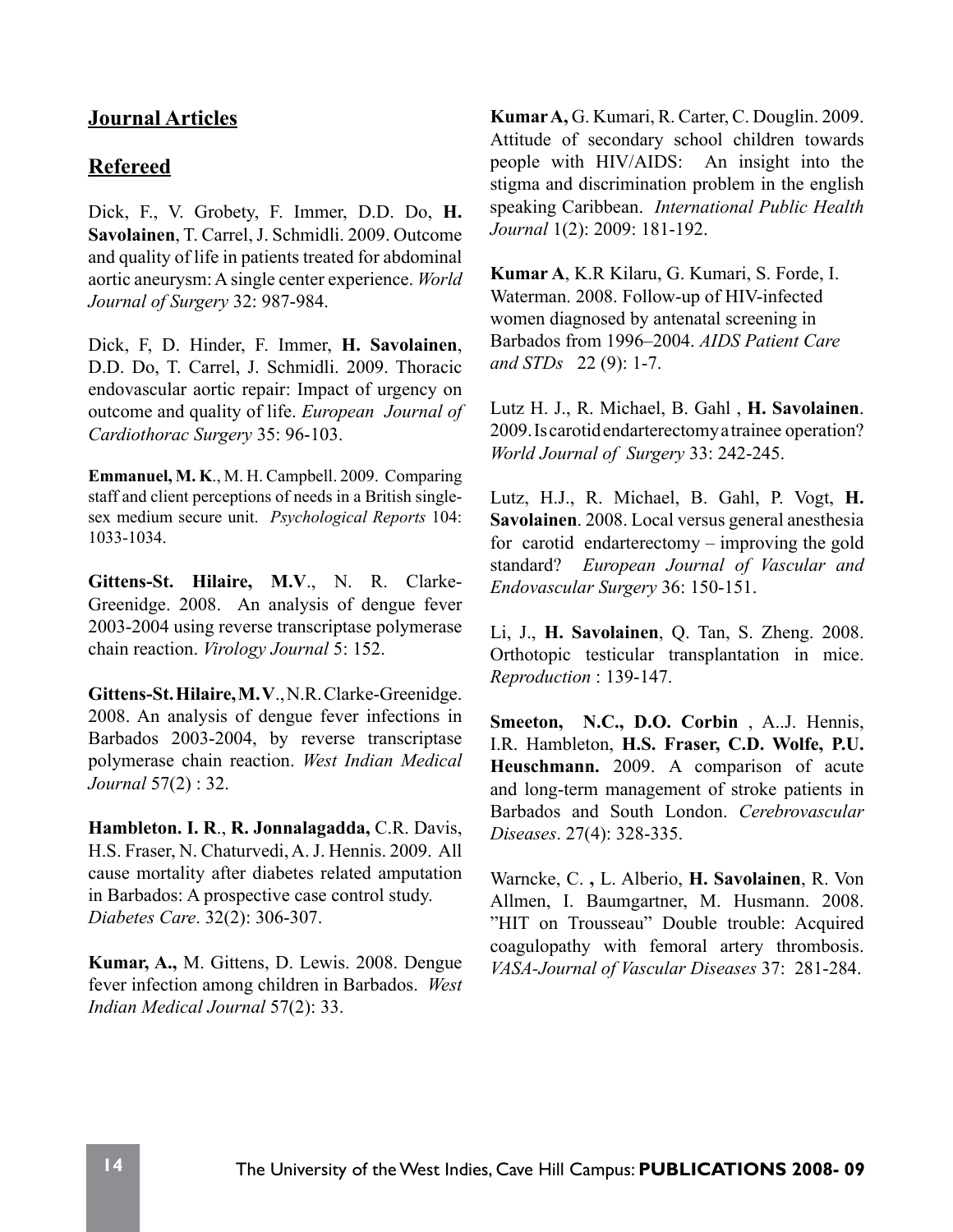Widmer, M, S. Blatter, J. Schmidli, I. Baumgartner, B. Gahl, T. Carrel, **H. Savolainen,** N. Diehm. 2008. Generalized dilating diathesis in patients with popliteal arterial aneurysm. *VASA-Journal of Vascular Diseases* 37: 157-163.

## **Technical Reports**

**Gaskin, P**. 2009. *Active Caribbean 2009 - Road to the wellness revolution.* Report to the Faculty of Medical Sciences. March.

**Gaskin, P**. 2009. *The Antigua cancer study.*Report to the Caribbean Health Research Council.

**Morris, E. 2009.** A draft policy, strategy and management framework for an implementation plan for the development of primary health care in Barbados. Report to the Ministry of Health, Barbados.

## **PUBLISHED ABSTRACTS**

**Campbell, M. H**., D. Maynard, **M.K Emmanuel**, **P. Richardson**. 2009. Depression, anxiety, and ego resiliency in the inaugural first-year cohort of medical undergraduates in Barbados. *West Indian Medical Journal* 58(2): 65

**Gaskin, P. S.** L. A. Seargent, **M.H. Campbell**. 2008. Stigma in the medical community: Implications for obesity management in a high risk transition population. *Obesity* 16(1): 570.

**Sobers-Grannum, N. T**., **M. H. Campbell**, **K. Carrington, H.S. Fraser**. 2009. Patient satisfaction at a tertiary care Caribbean hospital: Experience from The Queen Elizabeth hospital, Barbados. *West Indian Medical Journal* 58(2):

## **NON-REFEREED SCHOLARLY OUTPUT**

**Emmanuel, M. K**. 2009.The ethics of involuntary care. *BAMP Bulletin*.

**Morris, E**. 2007. Allergies and sick buildings. *BAMP Bulletin* 165: 8-13.

**Adams, O.P**., A.O. Carter, **P. Prussia**, G. McIntyre, S.L. Branch. 2008. Risk behaviour, healthcare access and prevalence of infection with chlamydia trachomatis and neisseria gonorrhoeae in a population-based sample of adultsin Barbados. *Sex Transm Inf.* 84: 192 – 194.

## **CHRONIC DISEASE RESEARCH CENTRE**

#### **Books**

Jeyaseelan S., **I. Hambleton.** 2009. Human Resources for Health (HRH) in Barbados. Washington, D. C: Pan-American Health Organization, 2009.

#### **JOURNAL ARTICLES**

#### **Refereed**

Baisley K., J. Changalucha, H. Weiss, K. Mugeye, D. Everett, **I.R. Hambleton**, P. Hay, D. Ross, C. Tanton, T. Chirwa, R. Hayes, D. Watson-Jones. 2009. Bacterial Vaginosis in female facility workers in north-western Tanzania: Prevalence and risk factors. *Sexually Transmitted Infections* 85: 370-375.

Boyle, J.J., H.A. Harrington, K. Elderfield, J. Stark, **R.C. Landis,** D.O. Haskard**.** 2009. Coronary intraplaque hemorrhage evokes a novel atheroprotective macrophage phenotype. *American Journal of Pathology* 194: 1097-1108.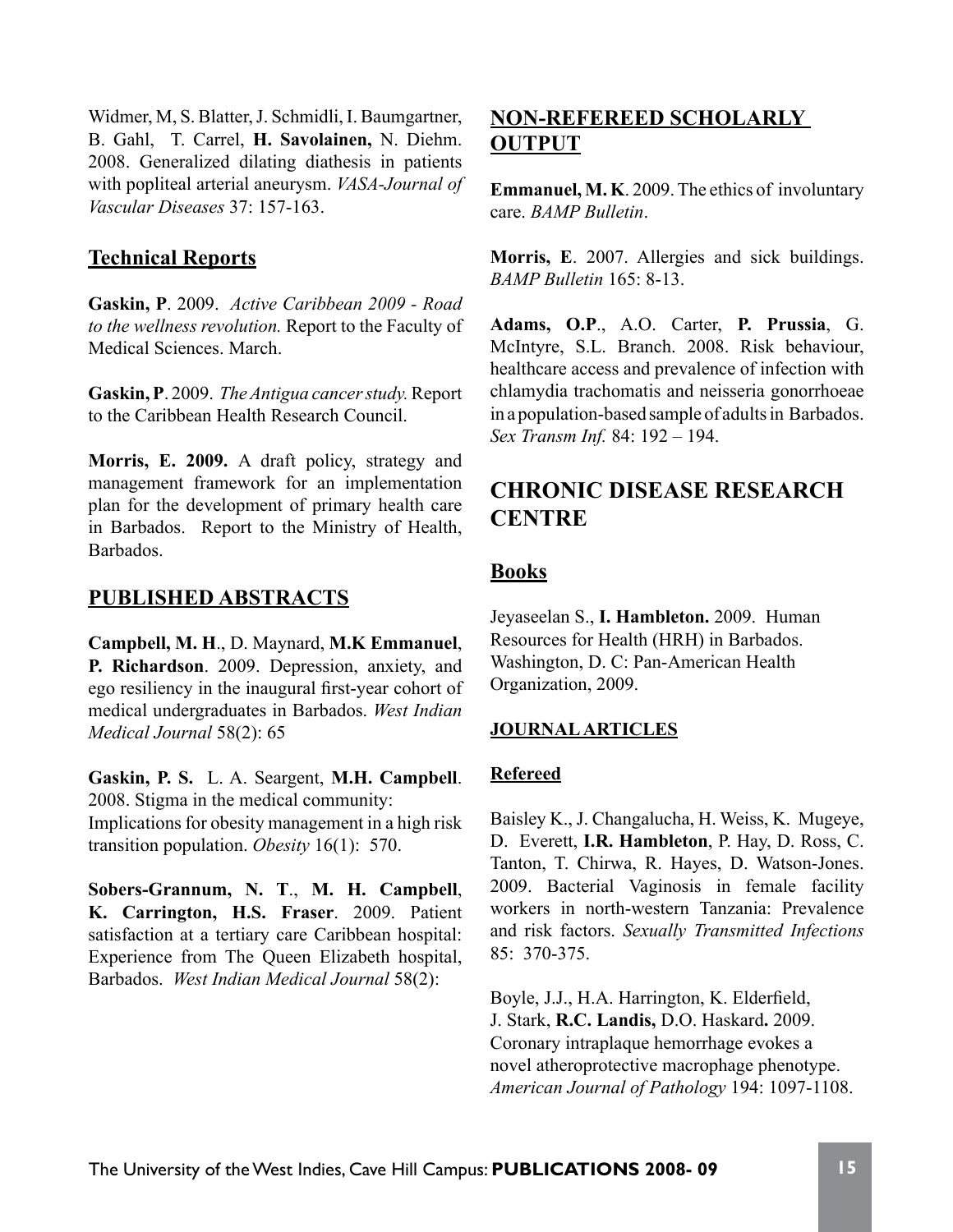Brown, J.E., A.W.J. Toler, R.E. Kramer, **R.C. Landis.** 2009. The anti-inflammatory effect of Aprotinin: A meta-analysis. *J Extra Corpor Techno* 41: 79-86.

Creary L.E., C.A. McKenzie, S. Menzel, N.A. Hanchard, V. Taylor, **I. Hambleton,** T.D. Spector, T.E. Forrester, S.L. Thein. 2009. Ethnic differences in F cell levels in Jamaica: A potential tool for identifying new genetic loci controlling fetal haemoglobin. *British Journal of Haematology* 144(6): 954-960.

Edwards, C.N., S.G. Griffith, **A.J. Hennis, I.R., Hambleton**. 2008. Inflammatory bowel disease: Incidence, prevalence and disease characteristics in Barbados. *Inflammatory Bowel Diseases* 14 (October) : 1419.

**Hambleton. I. R**., **R. Jonnalagadda,** C.R. Davis, H.S. Fraser, N. Chaturvedi,A.J. Hennis. 2009**.** All cause mortality after diabetes related amputation in Barbados: A prospective case control study. *Diabetes Care*. 32(2): 306-307.

**Hennis, A.J., I. R. Hambleton**, S.Y. Wu, M.C. Leske, B. Nemesure. 2009.Barbados National Cancer Study Group. Breast cancer incidence and mortalily in a Caribbean population. Comparison with African- Americans. *International Journal of Cancer* 124(2): 429-433.

Kawashima, Y., K. Pfafferott, J. Frater, P. Matthews, R. Payne, M. Addo, H. Gatanaga, M. Fujiwara, A. Hachiya, H. Koizuma, N. Kuse, S. Oka, A. Duda, A.J. Prendergast, H. Crawford, A.J. Leslie, Z. Brumme, C. Brumme, T. Allen , C. Brander, R. Kaslow, J. Tang , E. Hunter, S. Allen, J. Mulenga, **S. Branch,** T. Roach, M. John, S. Mallal, A. Ogwu, R. Shapiro, J.G. Prado, S. Fidler , J. Weber, O.G. Pybus, P. Klenerman, T. Ndung'u, R.E. Phillips, D. Heckerman, P.R. Harrigan, B.D. Walker, M. Takiguchi, P.J.R. Goulder. **"**Adaptation of HIV-1 to HLA I". 2009. *Nature* 2 (458): 641-645.

**Landis, R.C.,** J.E. Arrowsmith, R.A. Baker, F. De Somer, W.B. Dobkowski, G. Fisher, R.A. Jonas, D.S. Likosky, J.M. Murkin, M. Poullis, D.A. Stump, E.D. Verrier. 2008. Consensus statement: Defining minimal criteria for reporting the systemic inflammatory response to cardiopulmonary bypass. *Heart Surgery Forum* 11 : E316-E322.

**Landis, R.C**., J.M. Murkin, D.A. Stump. Introduction: Outcomes 2008. *Heart Surgery Forum* 11: E304-E316.

**Landis, R.C**. Redefining the Systemic Inflammatory Response. 2009. *Sem Cardiothorac VascAnesth* 13: 87-94.

Le Franc, E., M. Samms-Vaughan**, I. Hambleton**, K. Fox, D. Brown. 2008. Interpersonal violence in three Caribbean countries: Barbados, Jamaica, and Trinidad and Tobago. *Revista Panamericana De Salud Publica*. 24(6): 409-421.

Marshall, M.L., R.S. Bucks, A.M. Hogan, **I.R. Hambleton,** C. Deane, D. Goss, S. Height M. Dick M, Kirkham F, Rees D. 2009. Auto-adjusting positive airways pressure in children with sickle cell anemia: Results of a phase I randomized controlled trial. *Haematologica*. 94(7): 1006- 1010.

McKenzie C, N. Hanchard, R. Harding, **I. Hambleton**, B. Modell. 2009. Rate of change of sickle allele frequency may be influenced by total fertility rate: A sesquicentenary reflection on human micro-evolution." *British Journal of Haematology* 147(4): 582-5833.

Nemesure B, S.Y.Wu . **A. Hennis**, M.C. Leske. Barbados Eye Studies Group.2008. Nine-year incidence and risk factors for pterygium in the Barbados eye studies. *Ophthalmology* 115(12): 2153-2158.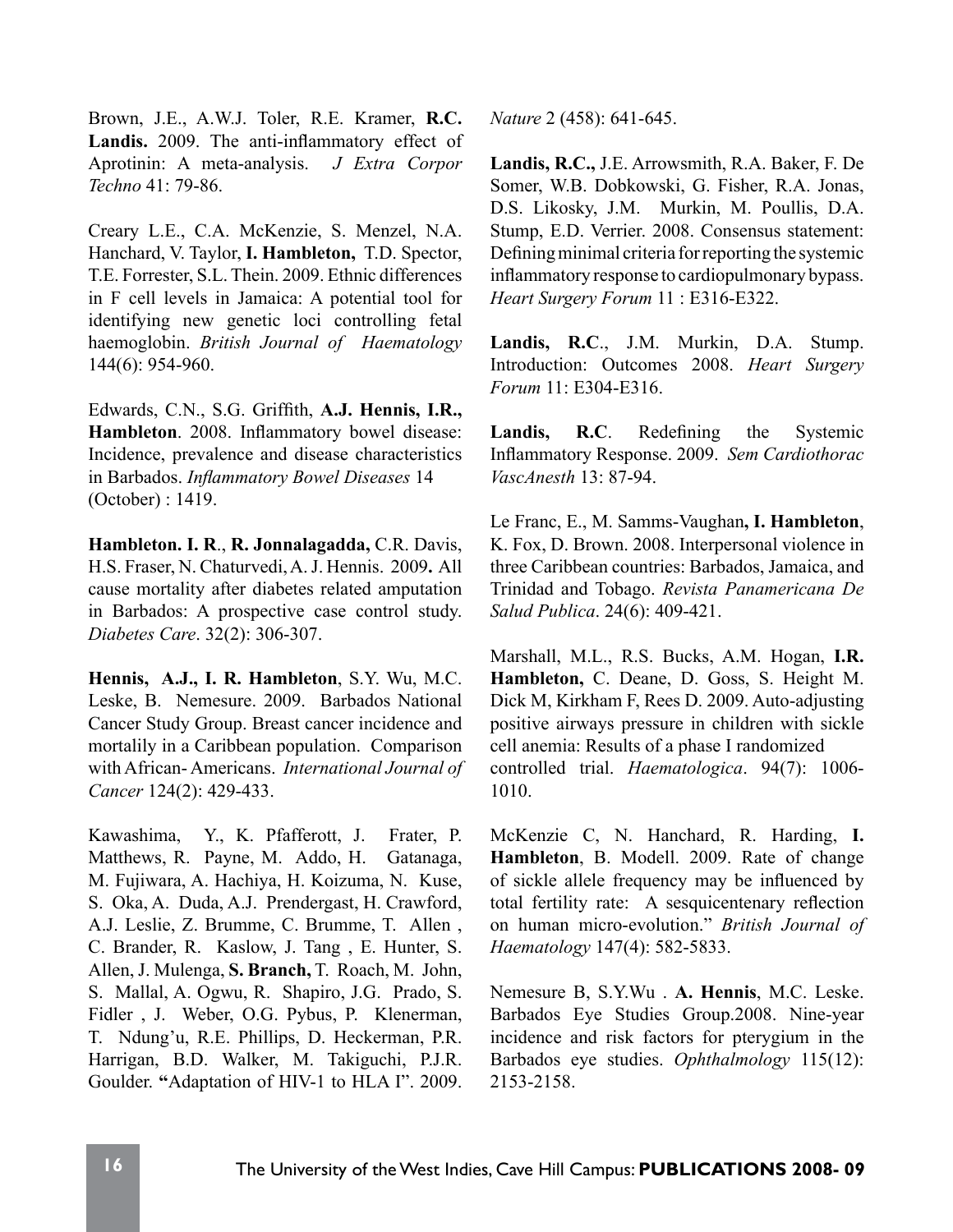Nemesure, B., Wu, S.Y., **A.J. Hennis**, M.C. Leske MC**.** 2009**.** Barbados eye studies group. Nine-year incidence of visual impairment in the Barbados eye studies. Ophthalmology 116(8): 1461-1468.

Nemesure B, S.Y.Wu, **A.J. Hennis**, M.C. Leske. 2009. Barbados national cancer study group. Body Size and Breast Cancer in a black population--The Barbados national cancer study. *Cancer Causes Control* 2(3): 387-394.

Nemesure B, S.Y.Wu, **I.R. Hambleton**, M.C. Leske, **A.J. Hennis.** 2009. Barbados National Cancer study group. Risk factors for breast cancer in a black population.1:124 (1): 174-179.

**Quimby, K.R.,** W. Mohammed, A. Harris, **R.C. Landis**. 2008. A specialized sub-population of monocytes induced during the recovery phase of cardiopulmonary bypass. *Heart Surgery Forum*. 11 : E308.

Smeeton, N.C., D.O. Corbin , A..J. Hennis, **I.R. Hambleton,** H.S. Fraser, C.D. Wolfe, P.U. Heuschmann. 2009. A comparison of acute and long-term management of stroke patients in Barbados and South London. *Cerebrovascular Diseases*. 27(4) : 328-335.

Smeeton, N.C., D.O. Corbin, **A.J. Hennis, I.R. Hambleton**, H.S. Fraser, C.D. Wolfe, P.U. Heuschmann. 2009. Differences in risk factors between black Caribbean patients with stroke in Barbados and south London *Stroke* 40(2): 640- 643.

Watson-Jones, D.I., K. Baisley, M. Rusizoka, C. Tanton, K. Mugeye, H.A. Weiss, J. Changalucha, T. Clayton**, I. R. Hambleton**, D. Ross, R. Hayes. 2009. Measurement and predictors of adherence in a trial of HSV suppressive therapy in Tanzania. *Contemporary Clinical Trials*. 30(6): 504-512.

## **Technical Reports**

**Hambleton, I.** 2009. Do results from the Caribbean advanced proficiency examination (CAPE) part 1 predict results attained on CAPE part ii?" Prepared for the Caribbean Examination Council (CXC) and the Faculty of Medical Sciences, Cave Hill Campus. Jan

LeFranc E., I. **Hambleton, U.** Atkinson. 2008. Parenting practices, family structures and family exclusion among adolescentsin Jamaica. *UNICEF Technical Report.*

**Rose, A.M.C, I. R. Hambleton,** L. S. Craig, **A. J. Hennis,** T. A. Hassell. 2009. ed. Healthy Caribbean 2008: Caribbean chronic disease conference –AWellness revolution event. *Chronic Disease Research Centre: Technical Report Series, Technical Report 01.* Bridgetown 2009*.* 

## **Non-Refereed Scholarly Output**

**LeFranc E.,** I. Hambleton, U. Atkinson.2009. Social marginalization among adolescents and youth in the Caribbean: Cause for concern?" *CHRC News: Newsletter of the Caribbean Health Research Council*. Jan 4.

## **Newspaper Articles**

**Landis, C**. "Regional HIV/AIDS Group Hosts Successful Meet in Suriname." *Guyana Chronicle* 7 September 2008.

**Landis, C**. "HIV/AIDS and Patient Confidentiality." *Nation News [Barbados*] 2 February 2009.

## **Interviews**

**Landis, C.** "Blood Clotting in Heart and Stroke." *CBC TV8 Good Morning Barbados*. 28 May 2009.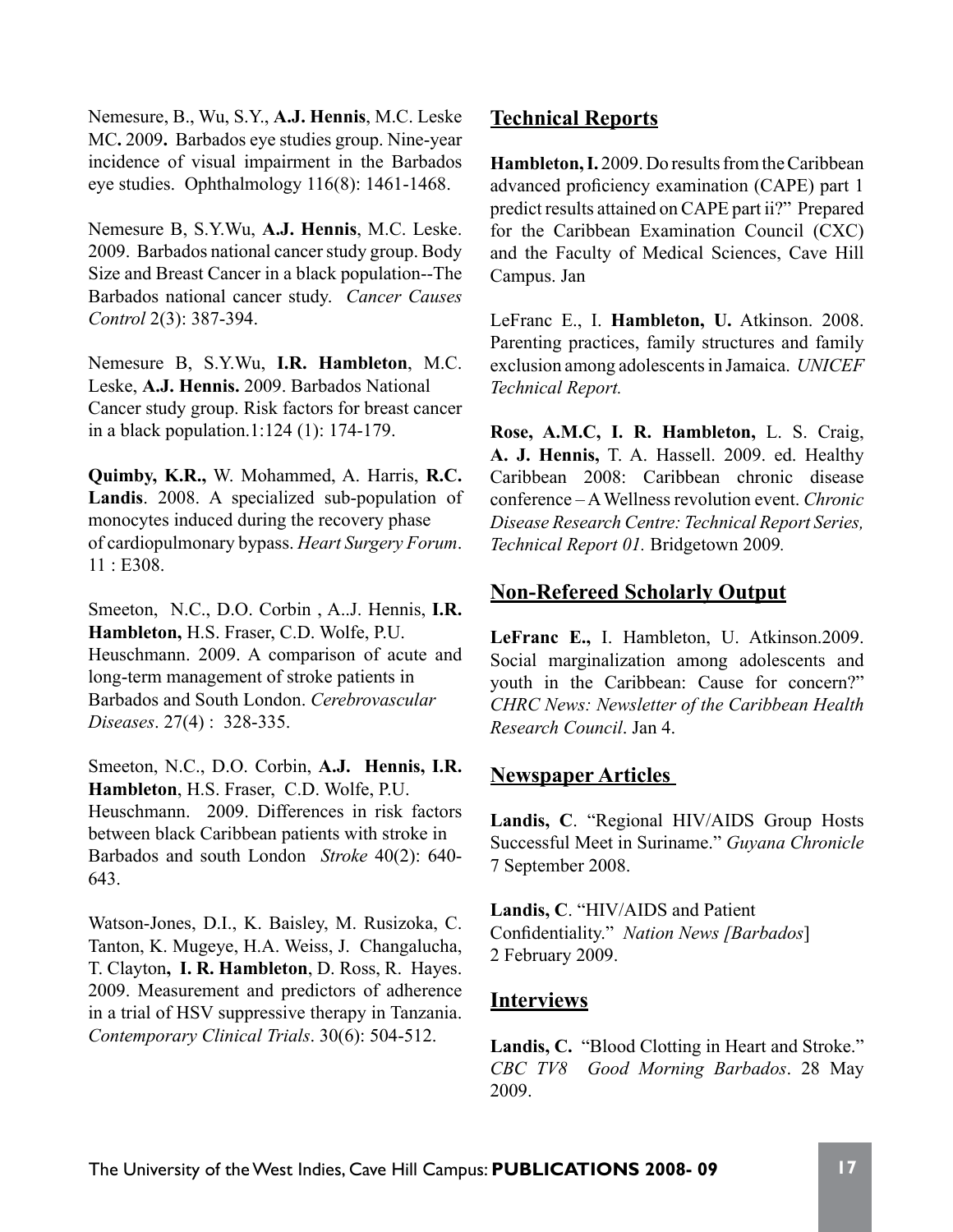Landis, C. "6<sup>th</sup> Annual CCAS HIV/AIDS Workshop." *ZIZ TV [St. Kitts/Nevis*] 20 Aug. 2009.

Landis, C. "Opening Of 6<sup>th</sup> Annual HIV/AIDS Workshop at St. Kitts Marriott." *KYSS Online News [St. Kitts & Nevis*] 24 Aug. 2009. http:// www.kyssonline.com.

## **FACULTY OF PURE AND APPLIED SCIENCES**

## **DEPARTMENT OF BIOLOGICAL AND CHEMICAL SCIENCES**

#### **Journal Articles**

#### **Refereed**

Blair, S.A., **S.A.C. McDowell** and A.J. Thakkar. 2009. Can periodane accommodate neon? *Journal of Molecular Structure* (*THEOCHEM*) 900: 55- 58.

Browne, D.C., **J.A. Horrocks** and F.A. Abreu-Grobois. 2009. Population subdivision in hawksbill turtles nesting on Barbados, West Indies, determined from mitochondrial DNA control region sequences. *Conservation Genetics* doi 10.1007/s10592-009-9883-3.

Buckingham, A.D., J.E. Del Bene, and **S.A.C. McDowell.** 2008. The hydrogen bond. *Chemical Physics Letters* 463: 1-10.

Bunkley-Williams, L., E.H. Williams, **J.A. Horrocks,** H.C**.** Horta, A. Mignucci-Giannoni and A.C. Poponi. 2008. New leeches and diseases for the Hawksbill sea turtle and the West Indies. *Comparative Parasitology* 75: 263-270.

Fish, M.R., I.M. Côté, **J.A.Horrocks,** B. Mulligan, A.R.Watkinson andA.P.Jones. 2008.Construction setback regulations and sea-level rise: Mitigating sea turtle nesting beach loss. *Ocean and Coastal Management* 51: 330-341.

Harewood, A. and **J.A. Horrocks.** 2008. Impacts of coastal development on Hawksbill hatchling survival and swimming success during the initial offshore migration. *Biological Conservation* 141: 394-401.

Jung, C., J. Roach, S. McLean, W.F. Reynolds and **W.F.Tinto.** 2008. Three cassane diterpenes from *Caesalpinia pulcherrima. Natural Product Communications* 3: 1751-1754.

**Kulikov, S.M.** and K.M. Juettner. 2009. Electrochemical reductive dehalogenation of brominated and chlorinated organic compounds in water-methanol media on a boron-doped diamond electrode: A voltammetric study. *International Journal of Chemical Science* 7: 599-606.

2009 Electrochemical reductive dehalogenation of brominated organic compounds in water-methanol media on a boron-doped diamond electrode:Bulk electrolysis.*International Journal of Chemical Science* 7: 625-631.

Jia-HongKuo,Hui-HsinTseng,**P. S. Rao**andMing-Yen Wey. 2008. The prospect and development of incinerators for municipal solid waste treatment and characteristics of their pollutants in Taiwan. *Applied Thermal Engineering* 28: 2305-2314.

Layne, T.H., S. McLean, W.F. Reynolds and **W.F. Tinto.** 2008. Secondary metabolites from *Clerodendrum chinense*. *Natural Product Communications* 3: 1787-1792. Leighton, P.A., **J.A. Horrocks,** B.H. Krueger, J.A. Beggs and D.L. Kramer. 2008. Predicting species interactions from edge responses: Mongoose predation on Hawksbill sea turtle nests in fragmented beach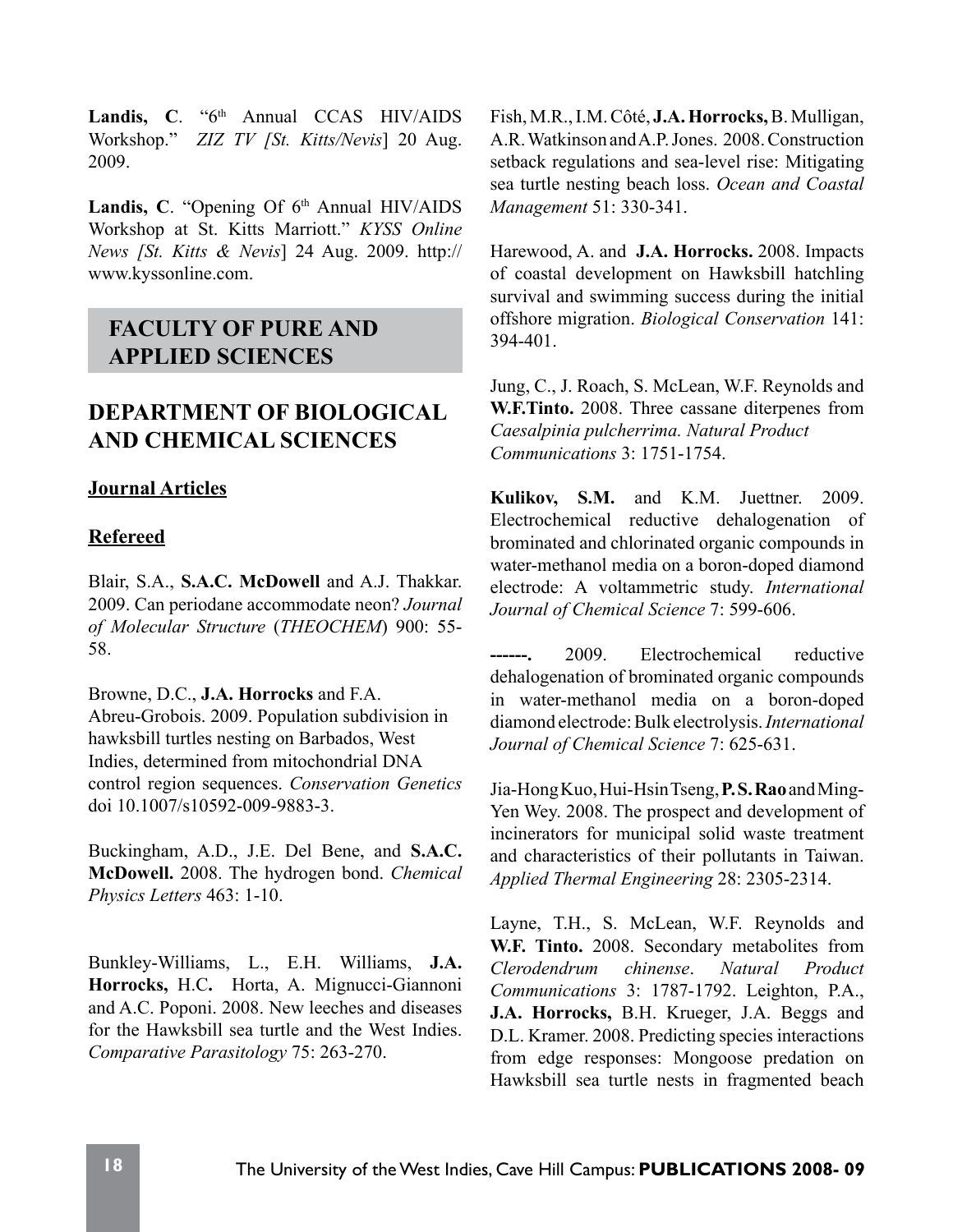habitat. *Proceedings of the Royal Society B: Biological Sciences* 275: 2465-2472.

Leighton, P.A., J.A. **Horrocks** and D.L. Kramer. 2009. How depth alters detection and capture of buried prey: Exploitation of sea turtle eggs by mongooses. *Behavioral Ecology* 20: 1299-1306.

**Lopez, F.B.** and **L.E. Chinnery.** 2009. Development of a Stimpmeter for cricket fields. *International Turfgrass Society Research Journal* 11: 389-398.

**------.** 2009. Surface hardness characteristics of cricket pitches as determined with the Clegg hammer. *International Turfgrass Society Research Journal* 11: 38-40.

**McDowell, S.A.C.**2008.Commenton'Theoretical acquirement of the red shift of *v*(F-H) upon complexation with Ne' by Guoqun Liu and Xianxi Zhang [Spectrochimica Acta A 69 (2008) 917- 920]. *Spectrochimica. Acta A* 71: 1628-9.

**------.** 2009. Displacement of the proton in hydrogen-bonded complexes of hydrogen fluoride hydrogen fluoride by beryllium and magnesium ions. *Journal of Chemical Physics* 130: 184312.

**McDowell, S.A.C.** and V.B. Golovko. 2009. A computational study of a novel seven-membered cyclic diyne and its cobalt-carbonyl complex. *Journal of Molecular Structure (THEOCHEM)* 909: 111-115.

**Popuri, S.R.,** Ming-Yen Wey, Hui-Hsin Tseng, Itta Arun Kumar and Tzu-Hsiang Weng. 2008. A comparison of carbon/nanotube molecular sieve membranes with polymer blend carbon molecular sievemembranesforthegaspermeationapplication. *Microporous and Mesoporous Materials* 113: 499- 510.

**Popuri, S. R.,** Y. Vijaya, V.M. Boddu and K. Abburi. 2009. Adsorptive removal of copper and nickel ions from water using chitosan coated PVC beads. *Bioresource Technology* 100: 194-199.

**Scantlebury-Manning, T.,** J. Bower, K. Cianflone and H. Barakat. 2009. Racial difference in Acylation Stimulating Protein (ASP) correlates to triglyceride in non-obese and obese African American and Caucasian women. *Nutrition & Metabolism* 6: 18 (doi:10.1186/1743-7075-6-18).

## **Theses**

Trotman, A.R. 2008. Response of *Capsicum Chinense* Jacq. "West Indies Red" to water availability and stress: Implications for irrigation in Barbados. M.Phil., Univ. of the West Indies.

## **Published Abstracts**

**Workman, S.N.,** P.R. Prussia and G.H. Gay. 2009. Human papillomavirus type distribution in the Caribbean: Implications for HPV vaccine efficacy. *West Indian Medical Journal* 58: Suppl. 1.

**Workman, S.N.,** Y.E. Rotchell, P.R. Prussia and P.N. Levett. 2009. Application of a PCR methodology to the study of genital HPV infection in couples and in HIV-seropositive women in Barbados: A pilot study. *West Indian Medical Journal* 58: Suppl. 1.

## **COMPUTER SCIENCE, MATHEMATICS AND PHYSICS**

## **Book Chapters**

Miranskyy, A.V., N. H. Madhavji, **M. Gittens,**  M. Davison, M. Wilding, D. Godwin, C. A.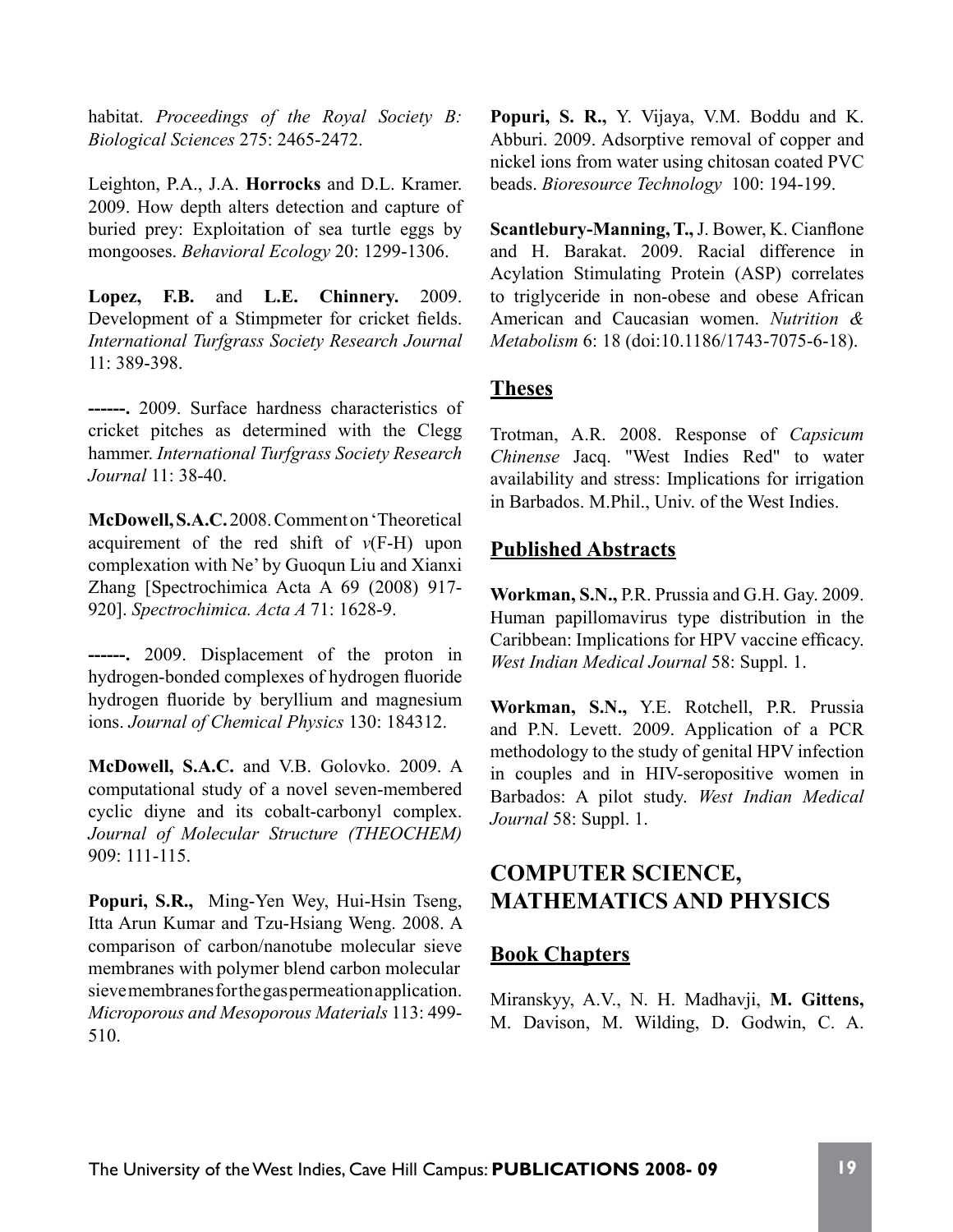Taylor. 2008. SIFT: Ascalable iterative-unfolding technique for filtering execution traces. In *Proceedings of the 2008 conference of the Centre for Advanced Studies on Collaborative Research.* Ontario, Canada: IBM.

Murtaza, S.S., **M. Gittens,** N. H**.** Madhavji. 2008. Discovering the fault origin from field traces. In *Proceedings of the 19th international symposium on software reliability engineering (ISSRE 2008),* 295-296. Seattle/Redmond, WA: IEEE Computer Society**.**

## **Journal Articles**

## **Refereed**

Sookoo, N. and **P**. **Chami.** 2009. Homomorphisms on lattices of measures. *Journal of Mathematics and Statistics* 5 (4): 276-282.

**Chillumuntala, J.** and U.Tekie. 2009. Q-modules, *Turkish Journal of Mathematics* 33: 1-12. **Hunte, C.** 2007. Coupled oscillators: An informative problem-solving approach. *FIZIKA A (Zagreb)* 16 (3): 157-166.

**Hunte, C.** 2008. Theoretical investigation of light scattering in chiral nematic liquid crystals. *FIZIKA A (Zagreb*) 17 (4): 135-150.

**Hunte, C.** 2008**.** TheJones-Muellertransformation. *FIZIKA A (Zagreb)* 17 (1): 51-58.

**Ray, T.S.** 2008**.** Quantitative link between biological evolution and statistical mechanics. *International Journal of Modern Physics C* 19 (1): 151.

**Ray, T.S.,** K A. Payne and **L.L. Moseley**. 2008. Role of finite populations in determining evolutionary dynamics. *Physics Rev. E* 77: 021909/1-021909/10.

Grant, J.M.A. and **P. Walcott.** 2009. Sizing-up students' competencies for successful blended learning in higher education in the Anglophone Caribbean. *Educatiόn Ssuperior y Sociedad Nueva Epoca* 14 (2): 159-170.

#### **Conference Papers**

**Depradine, C.** 2008**.**Cloudcomputing: Implications for the developing world. Paper presented at the 3rd DOMS= InternationalManagement Conference. Barbados, November 19-21.

**Walcott, P.** 2009. Integrating technological entrepreneurship into the computer science/ information technology curriculum at a university in a developing country: A pilot. Paper presented at Brown International Advanced Research Institute (BIARI) on Technology Entrepreneurship and Management, Brown University, Providence, Rhode Island, June 14-27.

Grant, J.M.A., **P. Walcott, C. Depardine,** T. Lorde and E. Bladh. 2008. Towards a policy for a computer literacy programme. Paper presented at the Meeting of the Singapore, Asian Pacific Educational Research Association (APERA), November 2008.

## **CENTRE FOR RESOURCE MANAGEMENT AND ENVIRONMENTAL STUDIES (CERMES)**

#### **Books**

Brathwaite, A., **H. A. Oxenford** and R. Roach. 2008*. Barbados: A coral paradise.* Barbados: Miller Publishing.

Lower, C., R. Pomeroy, V. Hoon, **P. McConney, M. Pena**, A. Sanders, G. Sriskanthan, S. Vergara,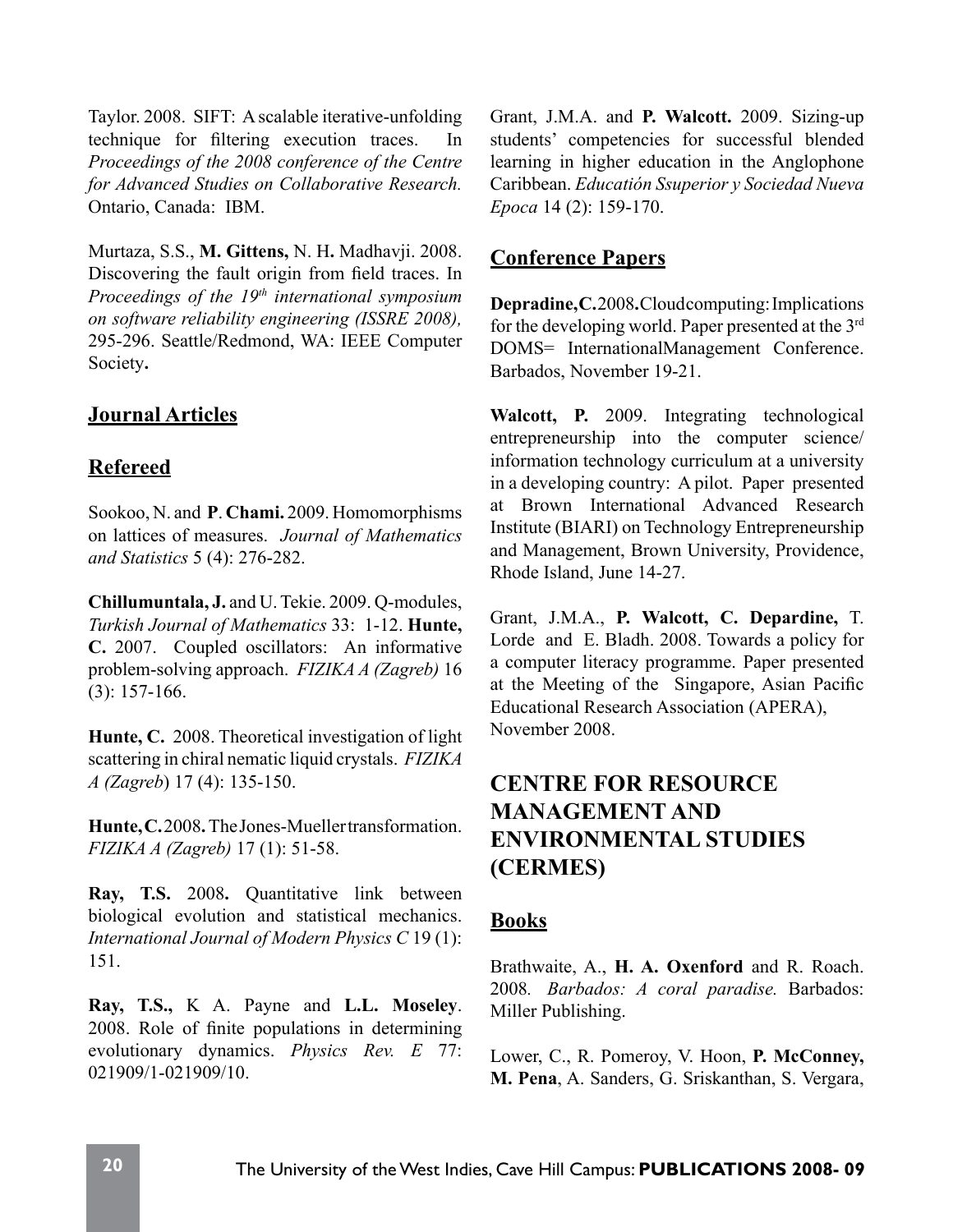M. Pido, R. Vave, C. Vieux and I. Wanyonyi. 2008. Socioeconomic conditions along the world's tropical coasts.Washington, D.C.: U.S Department of Commerce. National Oceanic and Atmospheric Administration (NOAA).

## **Book Chapters**

**Baldwin, K., R. Mahon, P. McConney** and **H.A. Oxenford**. 2008. Stakeholder engagement in the development of a participatory GIS for the Grenadines Islands. In *Proceedings of the Gulf & Caribbean Fisheries Institute conference*, ed. Creswell, 60: 108-116. Pierce, FL: GCFI.

Briguglio, L. K. Koshy, **L. Nurse** and P. Wong. Climate change and small island developing states*.* In *Sustainable development in small island developing states: Issues and challenges,*  eds. J. Strachan and C. Vigilance, 65-77. London: Commonwealth Secretariat.

Heileman, S. and **R. Mahon**. 2008. Caribbean sea LME. In *The UNEP large marine ecosystem report: A perspective on changing conditions in LMEs of the world's regional seas,* eds

K. Sherman and G. Hempel, 657-671. UNEP Regional Seas Report and Studies, 182. Nairobi, Kenya: United Nations Environment Programme.

#### **Oxenford, H.A.,** A. Fields, C. Taylor and **D.**

**Catlyn**. 2008. The little-known conch (*Strombus gigas*) fishery of Barbados. In *Proceedings of the Gulf & Caribbean Fisheries Institute Conference*  60: 125-136. Pierce, FL: GCFI.

**Oxenford, H.A., P. Fanning and R.K. Cowen 2008.** Spatial distribution of surgeonfish (Acanthuridae) pelagiclarvaeintheeasternCaribbean.In*Caribbean connectivity: Implications for marine protected area management,* eds R Grober-Dunsmore, and B.D. Keller, 42-51. Marine Sanctuaries Conservation Series NMSP-08-07. Silver Springs, MD: U.S. Department of Commerce.

Tosic, M., R.B. Bonnell, P. Dutilleul and **H.A. Oxenford.** 2009. Runoff water quality, landuse and environmental impacts on the Bellairs fringing reef, Barbados. In *Remote sensing and geospatial technologies for coastal ecosystem assessment and management*, ed. X Yang, 521-553. Berlin, Germany: Springer-Verlag.

## **Journal Articles**

## **Refereed**

**Cashman, A**. 2009. Alternative manifestations of actor responses to urban flooding: Case studies from Bradford and Glasgow. *Water Science and Technology* 60 (1): 77-85.

Christie, P., R. B. Pollnac, D. L. Fluharty, M. A. Hixon, G. K. Lowry, **R. Mahon**, D. Pietri, B. N. Tissot, A. T. White. N. Armada, R-L. Eisma-Osorio. 2009. Tropical marine EBM feasibility: A synthesis of case studies and comparative analyses. *Coastal Management* 37: 374–385.

Fanning, L., **R. Mahon** and **P. McConney**. 2009. Focusing on living marine resource governance: The Caribbean large marine ecosystem and adjacent areas project. *Coastal Management* 37: 219–234.

Kooiman, J., M. Bavinck, R. Chuenpagdee, **R. Mahon** and R. Pullin. 2008. Interactive governance and governability: An introduction. *The Journal of Transdisciplinary Environmental Studies* 7 (1): 1- 11.

**Mahon, R.** 2008. Assessing governability of fisheries using the interactive governance approach: Preliminary examples from the Caribbean. *The Journal of Transdisciplinary Environmental Studies* 7 (1): 1-12.

**Mahon, R.,** L. Fanning and **P. McConney***.* 2009*.* A governance perspective on the large marine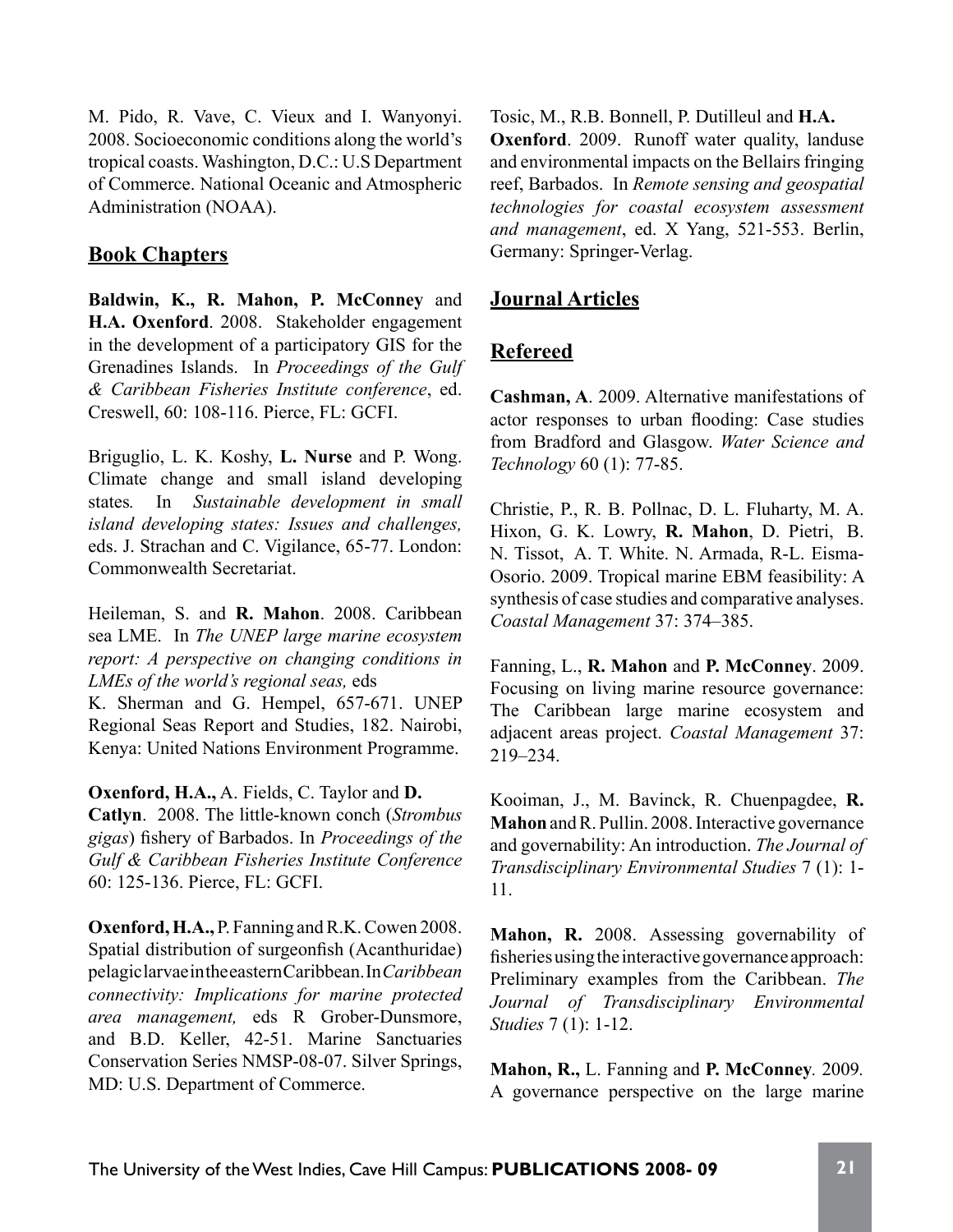ecosystem approach. *Marine Policy* 33: 317–321.

**Oxenford, H.A.**, R. Roach, A. Brathwaite, **L. Nurse, R. Goodridge, F. Hinds, K. Baldwin**  and **C. Finney.** 2008. Quantitative observations of a major coral bleaching event in Barbados, southeastern Caribbean. *Climatic Change* 87: 435- 449.

## **Technical Reports**

**Blackman, K**. and K. Collins. 2008. Baseline survey of the socio-economic conditions at Clifton Harbour, Union Island. Union Island Environmental Attackers.

**CERMES**. 2008. Draft fisheries management plan for the Negril Marine Park (2009 – 2011). Report prepared for the Negril Coral Reef Preservation Society. CERMES, Univ. of the West Indies Cave Hill.

**------.** 2008. Report of the workshop on designing a co-management model for Carriacou, Sandy Island/Oyster Bed Marine Park Area. SusGren, Centre for Resource Management and Environmental Studies. CERMES, Univ. of the West Indies, Cave Hill.

**------.** 2008. Report of the workshop on caring for litter workshop", SusGren, Centre for Resource Management and Environmental Studies. CERMES, Univ.of the West Indies, Cave Hill.

**------.** 2009. Climate change and small-scale fisheries in the Caribbean, report of the 61st Gulf and Caribbean Fisheries Institute (GCFI), 10- 14 November 2008. CERMES MarGov Project Document 12. Univ. of the West Indies Cave Hill.

**------.** 2009. Report of the Grenadines as a world heritage site workshop. CERMES, Univ. of the West Indies Cave Hill.

**------.** 2009. Sustainable integrated development and biodiversity conservation in the Grenadine Islands: Annual report for 2008. CERMES, Univ. of the West Indies Cave Hill.

**Fanning L., R. Mahon** and **P. McConney**. 2009. Marine ecosystem-based management in the Caribbean: An essential component of principled ocean governance, report of Caribbean Regional Symposium. CERMES Technical Report 17. Univ. of the West Indies Cave Hill.

Garcia, S. M., E.H. Allison, N.J. Andrew, C. Béné, G. Bianchi, G.J. de Graaf, D. Kalikoski,

**R. Mahon.** and J.M. Orensanz. 2008. Towards integrated assessment and advice in small-scale fisheries: principles and processes. FAO Fisheries Technical Paper. 515. FAO.

Loper. C., R. Pomeroy, V. Hoon, **P. McConney**, **M. Pena**, A. Sanders, G. Sriskanthan, S. Vergara, M. Pido, R. Vave, C. Vieux and I. Wanyonyi. 2008. Socioeconomic conditions along the world's tropical coasts. Print Runner, Chatsworth, CA.

**McConney, P., L. Nurse** and P. James. 2009. Impacts of climate change on small-scale fisheries in the eastern Caribbean: A final report to IUCN. CERMES Technical Report 18. Univ. of the West Indies Cave Hill.

**Oxenford, H.A.** andC.Parker. 2008.Apreliminary management plan for the queen conch (*Strombus gigas*) fishery in Barbados. Fisheries Division, Government of Barbados.

**Oxenford, H.A. and C. Gooding.** 2008. Report of the conch fishery management workshop. . FAO Subregional office, Barbados.

**Oxenford, H.A., J. Walcott and T. Staskiewicz**  2008. Preliminary assessment of the abundance of queen conch, *Strombus gigas*, along the southeast and southwest coasts of Barbados. Report for CITES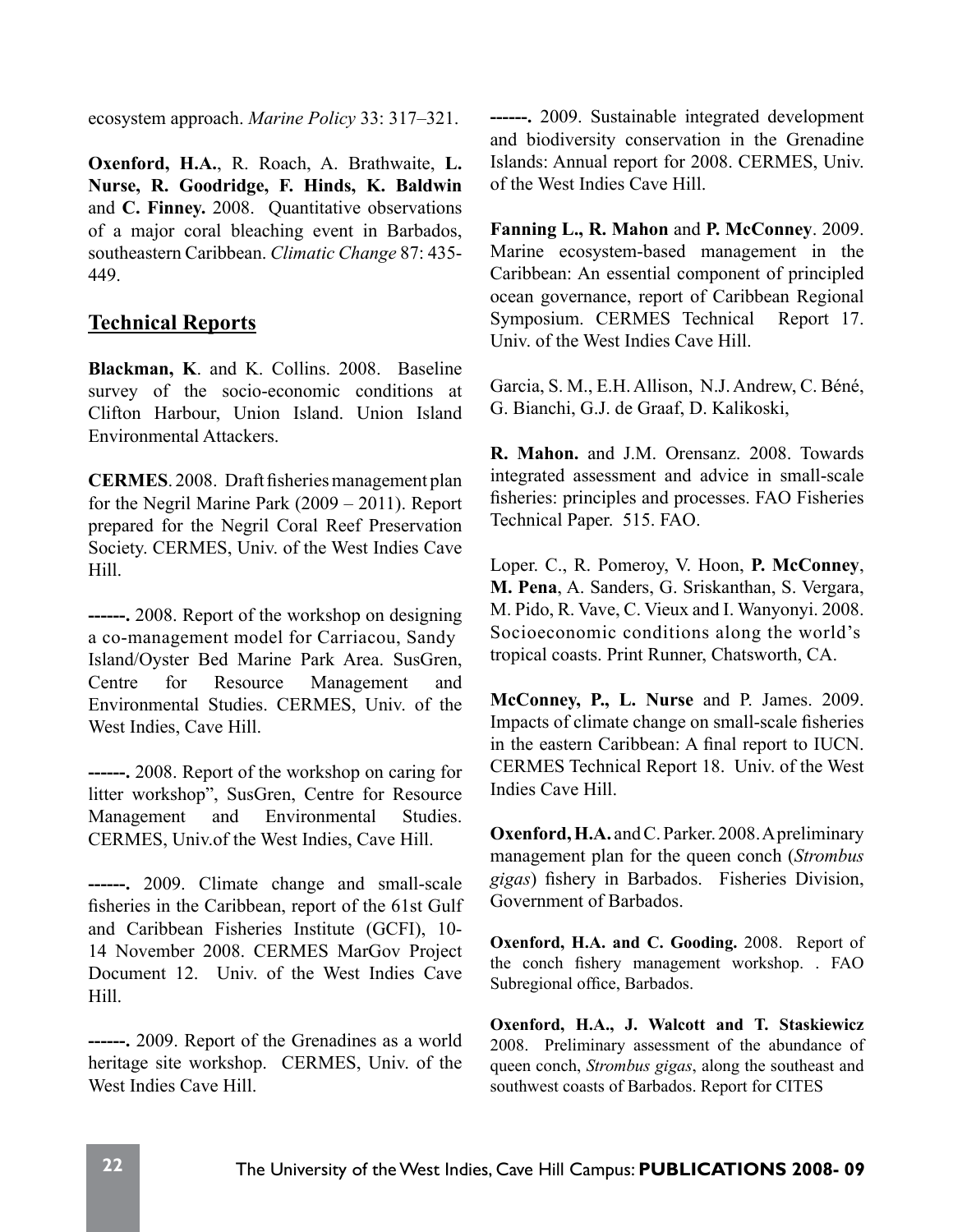Management Authority. Ministry of Family, Youth, Sports and Environment, Government of Barbados.

**Staskiewicz, T., J. Walcott, H.A. Oxenford** and P.W. Schuhmann 2008. Analysis of the fisheries landings, vessel and demographic data collected by the Government of Barbados. Economic valuation of the fisheries of Barbados: First report. Ministry of Agriculture and Rural Development, Government of Barbados.

**Tabet, L.M.** 2009. Fisherfolk organisation in the network governance of small-scale fisheries in the CARICOM region. CERMES Technical Report 20. CERMES, Univ. of the West Indies Cave Hill.

## **Conference Papers**

**Baldwin, K.** and S. Punnett. 2008. A preliminary investigation of the queen conch fishery in St. Vincent and the Grenadines. Paper presented at the 61st Gulf and Caribbean Fisheries Institute, Guadeloupe, November 10-14

**Baldwin, K.** 2009. Development of the Grenadines Marine Resource Space-use Information System (MarSIS)*.* Paper presented at the ESRI International Users GIS Conference. California., July 12-17.

Butler, M., P. Boudreau, C. LeBlanc and **K. Baldwin**. 2008. Spatial data infrastructure in support of marine ecosystem based management in the Caribbean. Paper presented at the Symposium on Marine Ecosystem Based Management for the Wider Caribbean, University of the West Indies, Cave Hill, Barbados, December 10-12.

**Cashman, A.** 2008. Institutional responses to urban flooding: Case studies from Bradford and Glasgow. Paper presented at the 11th International Conference on Urban Drainage, Scotland, August 31 to September 5.

**------.** 2008. Climate change and food security. Paper presented at the FAO/Ministry of

Agriculture National Forum on World Food Security: The Challenges of Climate Change and Bio-energy. Barbados, October 14.

**------.** 2008. Water management and the challenges facing Barbados. Paper presented at the Barbados Town and Country Planning Society's 40th Anniversary Seminar. Barbados, November 21.

**------.** 2009. An integrated aproach to water resources management. Paper presented at the Caribbean Basin Water Management Programme 1<sup>st</sup> Operators Conference. Barbados, June 29.

**Cumberbatch, J.** 2009. Climate change and tourism in Barbados: A vulnerability and capacity assessment of the tourism sector in Speightstown in response to climate change. Paper presented at the 1st Coastal Cities Summit "Values and Vulnerability, Florida, November 17- 20.

Fanning, L.P. and **H.A. Oxenford**. 2008. Ecosystem issues pertaining to the flying fish fisheries of the eastern Caribbean. Paper presented at the Symposium on Marine Ecosystem Based Management for the Wider Caribbean, University of the West Indies, Cave Hill, Barbados, December 10-12.

Fanning, L. and **R. Mahon**. 2008. Regional policy and institutional framework for EBM/EAF. Paper presented at the Symposium on Marine Ecosystem Based Management for the Wider Caribbean, University of theWest Indies, Cave Hill, Barbados, December 10-12.

**Mahon, R., P. McConney, K. Blackman** and R. Lee. 2008. Exploring social network analysis in marine resource governance: The case of the Grenadine Islands. Paper presented at The American Fisheries Society 138thAnnual Meeting & Symposium: 'Fisheries governance: New lenses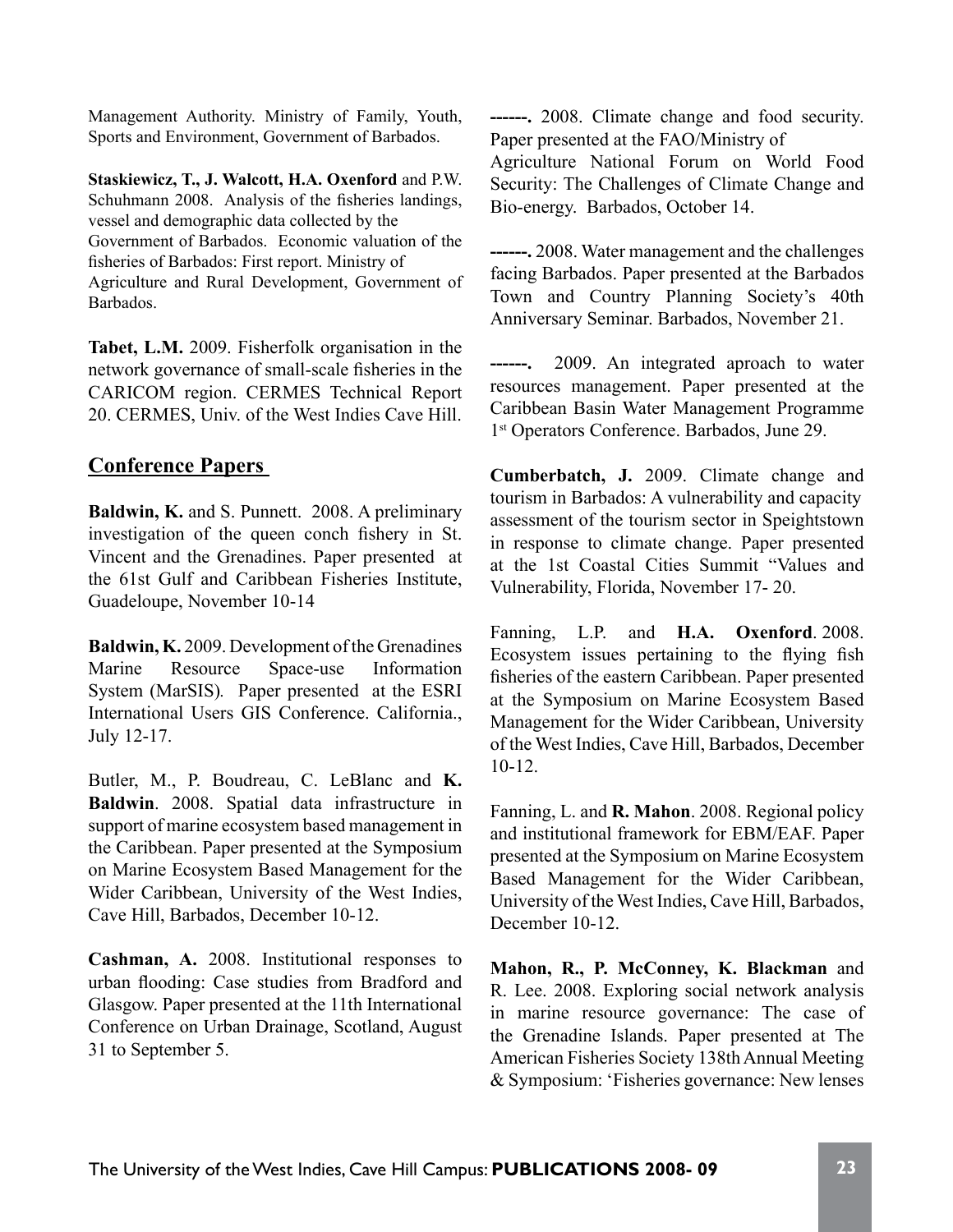for sustainable fisheries', August 17-21.

**Mahon, R.** 2008. Living marine resource governance in the Caribbean. Paper presented at the session on 'Governance of Marine Ecosystem-Based Management: A Comparative Analysis. Washington DC, September 29.

**Mahon, R**., L. Fanning and **P. McConney**. 2008. Principled ocean governance for the wider Caribbean.KeynotepresentationfortheSymposium on Marine Ecosystem Based Management for the Wider Caribbean. University of the West Indies, Cave Hill, Barbados, December 10-12.

**Mahon, R., K. Blackman, L. Fanning** and **P. McConney**. 2009. The large marine ecosystem governance framework in the Caribbean. Paper presented at the 1st Coastal Cities Summit "Values and Vulnerability. Florida, November 17–20.

**Mahon, R.,** L. Fanning, **P McConney.** 2009. Living marine resource governance in the wider Caribbean. Paper presented at the International Marine Conservation Congress: Making Marine Science Matter. George Mason University, Virginia, May 19-24.

**Mahon, R.** and **P. McConney**. 2009. A network perspective on the interactive governance approach. Paper presented at the MARE Conference People and the Sea V: Living with Uncertainty and Adapting to Change, University of Amsterdam, Amsterdam, July 9-11.

**Mahon, R.** 2009. Regional level policy mechanisms for monitoring and reporting on the status of the Caribbean Sea. Paper presented at the International Marine Conservation Congress: Making Marine Science Matter, George Mason University, Virginia, May 19-24.

**------.** 2009. Role of the sustainable Grenadines Project in developing a Grenadines World Heritage

Site. Paper presented at the Planning Workshop: Pursuing the possibility of establishing aGrenadine Islands World Heritage Site (WHS). St. Vincent & the Grenadines, March 17.

**McConney P**. and S. Salas. 2008. Social considerations for marine EBM. Paper presented at the Symposium on Marine Ecosystem Based Management for the Wider Caribbean, University of the West Indies, Cave Hill, Barbados, December 10-12.

**McConney, P**. 2008. Crossing the Caribbean: Networks, resilience and adaptive capacity in marine resource governance. Paper presented at the VirginiaTechSymposiumonEnhancingResilience to Catastrophic Events through Communicative Planning, Blacksburg, VA, November 16-18.

**------.**2009.FisheriesgovernanceintheCARICOM/ CRFM region from a network perspective. Paper presented at the International Marine Conservation Congress (IMCC), Washington, DC. May 20-24.

**------.** 2009. MPA governability: Three Caribbean cases. Paper presented at the International Marine Conservation Congress (IMCC). Washington, DC. May 20-24.

Nayar R., I. Davidson-Hunt, **P. McConney** and B. Davy. 2008. Divers and networks in the sea egg fishery of Grenada. Paper presented at the 61st Gulf and Caribbean Fisheries Institute. Guadeloupe, November 10-14.

Newman, R., R. Ashley, J. Blanksby, F. McTaggert, S. Gillon, **A. Cashman**, G. Martin and S. Molyneux-Hodgson. 2008. Using nonstructural responses (NSR) to better manage flood risk in Glasgow. Paper presented at the 11th International Conference on Urban Drainage. Scotland, August 31 to September 5.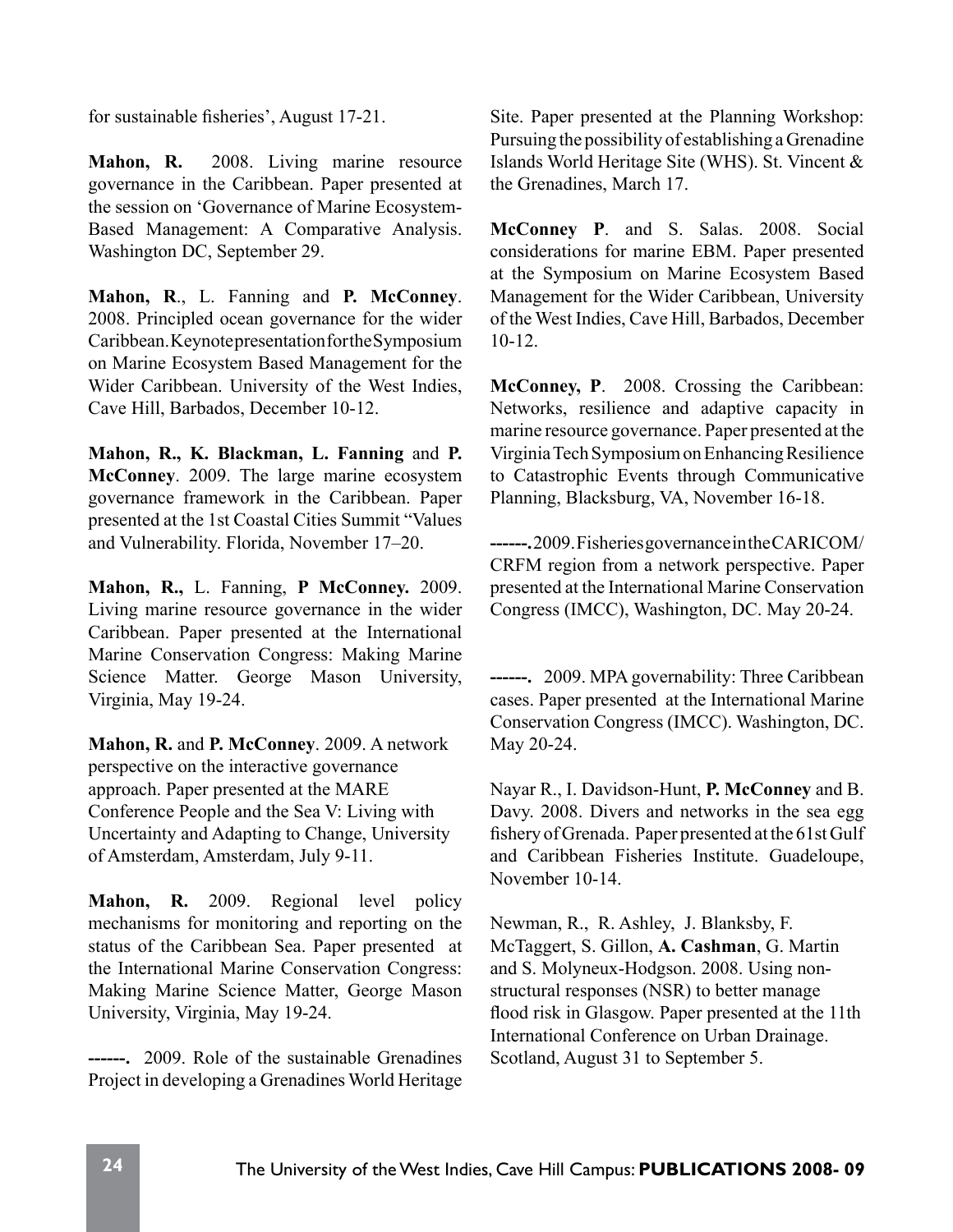**Nurse, L.** 2008**.** Climate change and theCaribbean: Impacts and opportunities. Paper presented at the UNEP 13th Intergovernmental Meeting for the Caribbean Environment Programme, and 10th Meeting of the Contracting Parties to the Convention for the Protection and Development of the Marine Environment of the Wider Caribbean. Antigua, September 9-12.

**------.** 2008**.** Incorporating climate change projections into Caribbean fisheries management. Paper presented at the 61st Gulf and Caribbean Fisheries Institute. Guadeloupe, November 10-14.

**------.** 2009. The challenges of climate change for small island communities. Paper presented at the UNESCO Training Seminar on Climate Change Education. Paris, July 27-29.

**------.** 2009. Evaluating climate projections since the IPCC second assessment report. Paper presented at the UNEP/GRID Climate Change Risk Assessment Meeting. Washington DC, April 1-4.

**Oxenford, H.A.** 2008. Overview of queen conch biology and regional status. Paper presented at the FAO-UNEP/CEP Conch Fishery Management Workshop. Barbados, October 2.

**Oxenford, H.A.,** C. Taylor, D. Catlyn, **J. Walcott, T. Staskiewicz**, **C. Gooding** and G. Franklin. 2008. Queen conch fishery and abundance in Barbados. Paper presented at the FAO-UNEP/CEP Conch Fishery Management Workshop, Fisheries Division, Barbados, October 2.

**Oxenford, H.A.** 2009. Eastern Caribbean fisheries: Key issues for managers. Paper presented at the Ocean Life Symposium. Dominica, March 23-25.

**------.** 2009. Eastern Caribbean fisheries: Overview of key issues. Paper presented at the PEW/ECCEA Ocean Life Symposium. Dominica, March 26.

**Pena, M.**, A. Johnson, C. Parker and **H. A. Oxenford**. 2008. Biology, fisheries and management of the white sea urchin Tripneustes Ventricosu*s* in the Caribbean. Paper presented at the 61st Gulf and Caribbean Fisheries Institute. Guadeloupe, November 10-14.

**Pena, M., P. McConney,** A. Barrett, J. Cottle, C. Isaac, J. Leslie and A. St. Louis. 2008. Socioeconomic monitoring by Caribbean fishery authorities: Preparation, monitoring site selection and training workshops. Paper presented at the 61st Gulf and Caribbean Fisheries Institute, Guadeloupe, November 10-14.

Potter, B. and **K. Parsram**. 2008. NGOs in EBM. Paper presented at the Symposium on Marine Ecosystem Based Management for the Wider Caribbean. University of the West Indies, Cave Hill, Barbados, December 10-12.

**Selliah, N.** 2009. Towards a meaningful research platform to support the partnership. Paper presented at the Workshop on Rethinking Environmental Sustainability, Local Gastronomy and Rural Tourism. Barbados, March 21-25.

**Walcott, J., H.A. Oxenford** and P. Schuhmann. 2008. Current status of the longline fishery in Barbados. Paper presented at the 61st Annual Meeting of the Gulf & Caribbean Fisheries Institute. Guadeloupe, November 10-14.

## **Theses And Research Papers**

**Babb, Y.** 2007*.* The Chinese seine fishery in Suriname: Possible impacts on finfish stocks. MSc Research Paper, Univ. of the West Indies.

**Billingy, H.** 2007*.* Development of an erosion risk map for the Montreal sub-watershed, St. Vincent, using the RUSLE, remote sensing and geographical information system. MSc Research Paper, Univ. of the West Indies.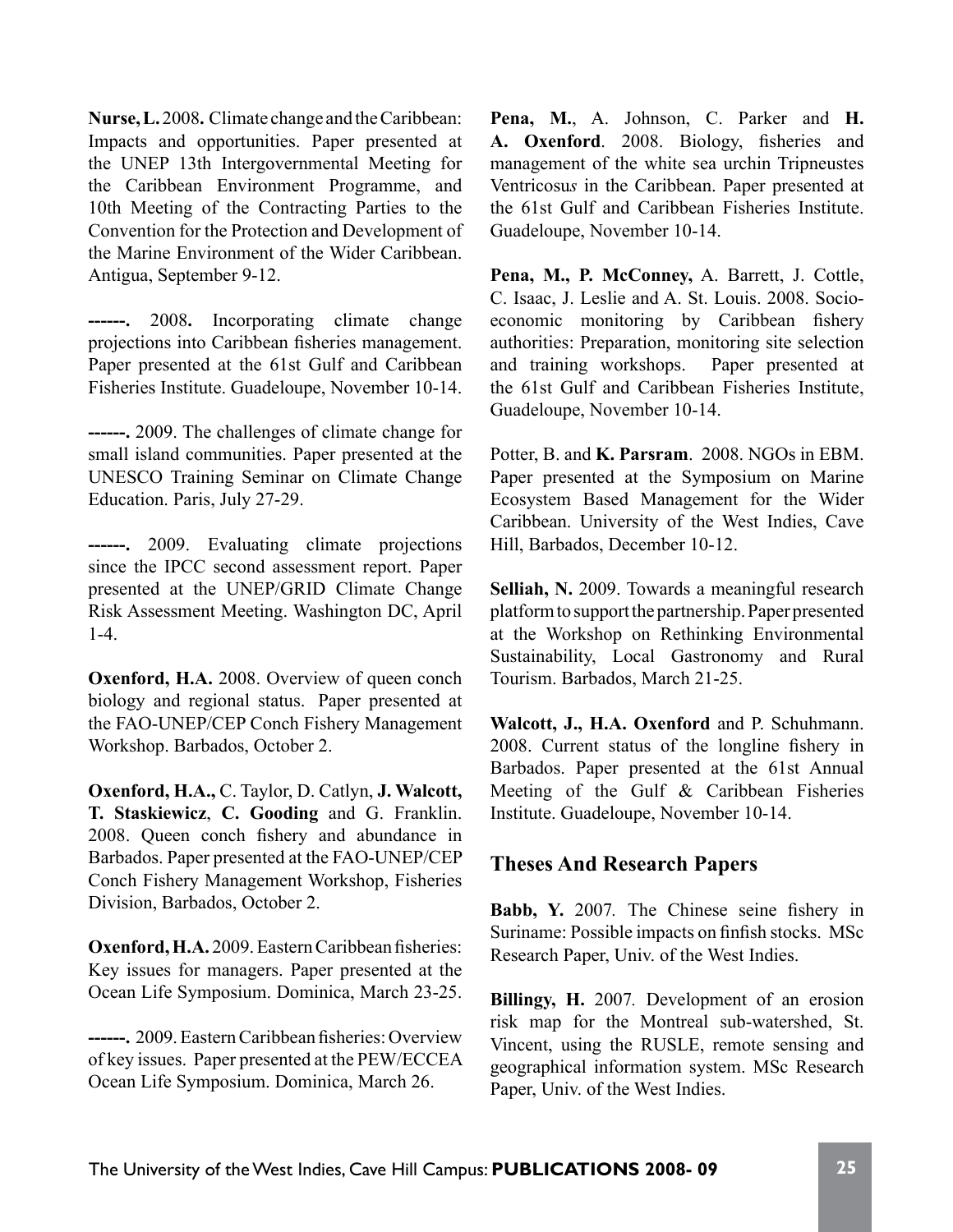**Camacho, R.** 2008*.* Assessing the potential for co-management of Falmouth Harbour mangroves and adjacent ecosystems*.* MSc Research Paper, Univ. of the West Indies.

**Castillo, C.** 2007*.* An organisational assessment of the formation of the Southern Environmental Association (SEA) in Belize as a new institutional arrangement for co-management MSc Research Paper, Univ. of the West Indies.

**Deokiesingh, J.** 2007*.* Development of a climate change education programme for first year high school students in Trinidad and Tobago*.* MSc Research Paper, Univ. of the West Indies

**Glasgow, E.** 2008*.* The influence of socioeconomic circumstances and institutional support mechanisms on the vulnerability of cash crop farmers to floor disasters: An assessment of the Ann's Grove and Parika-Back farming communities. MSc Research Paper, Univ. of the West Indies.

**Hall, R.** 2007. The economic contribution of fish sales in village shops to the value of the Barbadian fishing industry. MSc Research Paper, Univ. of the West Indies

**Jordan, L.** 2008. Historical land-use changes and its impact on the environmental quality on the north west coast of Antigua. MSc Research Paper, Univ. of the West Indies.

**Maloney, L.** 2006. Hurricane impact assessment: Disaster reduction vulnerability analysis with the poisson distribution. MSc Research Paper, Univ. of the West Indies.

**Perch, K.** 2007. Developing the Negril marine park fisheries management plan. MSc Research Paper, Univ. of the West Indies.

**Reade, C.** 2008. An evaluation of the feasibility of the restoration of McKinnon's Pond, Antigua. MSc Research Paper, Univ. of the West Indies.

**Robertson, A.** 2007. Climate change and tourism in Barbados: A vulnerability and capacity assessment of the tourism sector in Speightstown in response to climate change. MSc Research Paper, Univ. of the West Indies.

**Sampson, E.** 2007. Renewable energy: A critical component for a sustainable energy policy in Trinidad and Tobago. MSc Research Paper, Univ. of the West Indies.

**Stoute, S.** 2008. Drought risk assessment for Barbados and the development of a drought index. MSc Research Paper, Univ. of the West Indies.

**Supersad, N.** 2007. Stakeholder perceptions of protected areas in Trinidad and Tobago: Towards more effective management of protected areas. MSc Research Paper, Univ. of the West Indies.

**Walrond, J.** 2007. A waste diversion management strategy for Barbados. MSc Research Paper, Univ. of the West Indies.

**Williams, E.** 2007. Land based sources of marine pollution in the Grenadine Island. MSc Research Paper, Univ. of the West Indies.

## **FACULTY OF SOCIAL SCIENCES**

## **DEPARTMENT OF ECONOMICS**

## **Books**

## **Refereed**

**Whitehead, J.** 2009**.** *Microeconomics: A global text*. Routledge, London.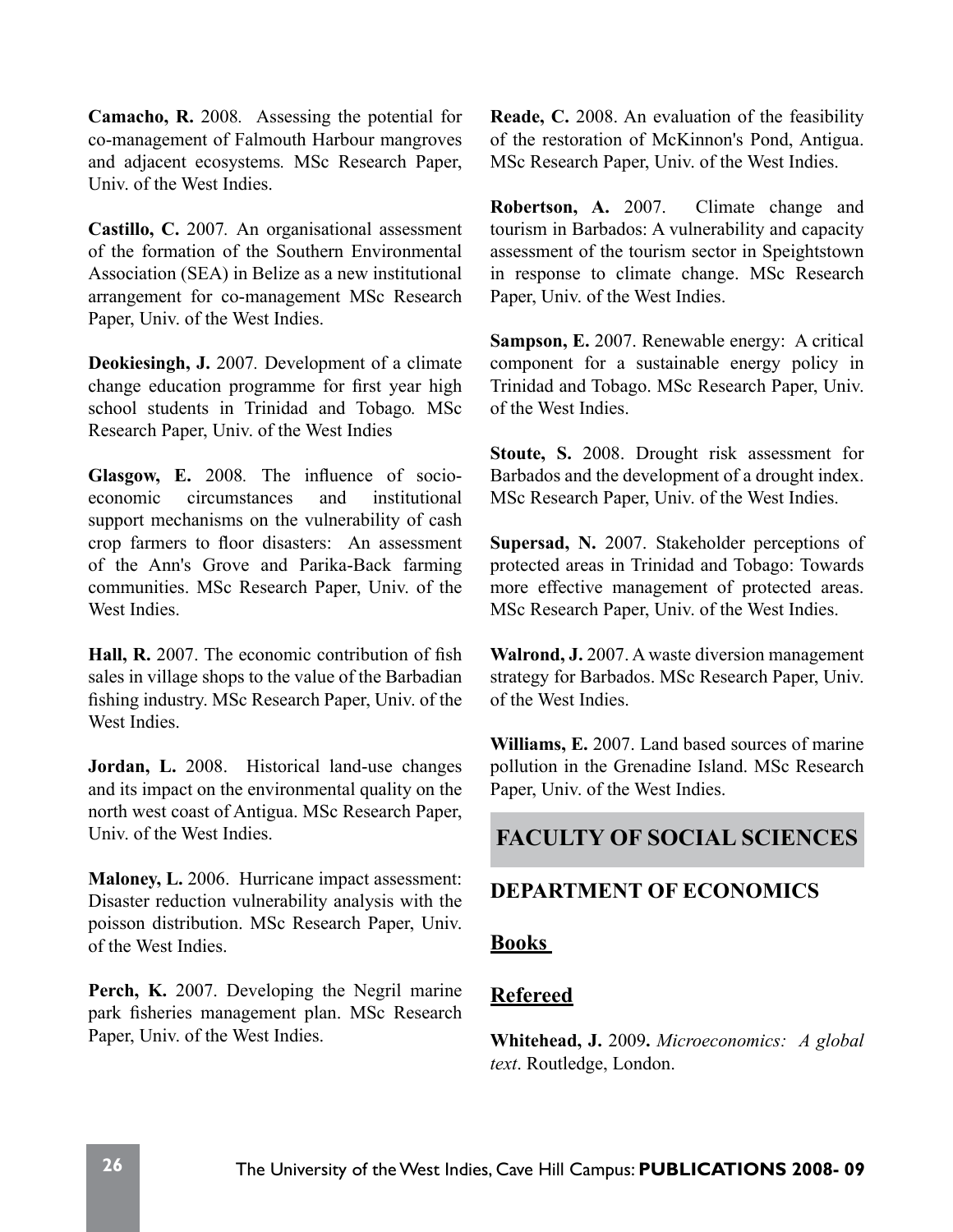## **Journal Articles**

#### **Referred**

**Craigwell, R., W. Moore** and **M. Jackman.** 2009**.**  Economic volatility and remittances: Evidence from SIDS. *Journal of Economic Studies* 36 (2): 35-47.

**Craigwell, R., G. Cotrie** and **A. Maurin.** 2009**.**  Estimating indexes of coincident and leading indicators for Barbados. *Journal of Applied Econometrics and International Development* 9  $(2)$ :

**Craigwell, R., T. Boucher** and **P. McCaskie.**  2008**.** Remittances and their effect on the level of investment in Barbados. *Journal of Public Policy Analysis* 2: 3-18.

**Craigwell, R., R. Griffith** and **K. Waithe.** 2008. The significance of foreign direct investment to Caribbean development. *Journal of Public Policy Analysis* 2: 50-76.

**Francis, B., T. Lorde, K. Waithe** and **T. Taylor**. 2008. Interest rate determination in developing countries. *Savings and Development* 32 (1): 31- 50.

**Harewood, S.** 2008. Coordinating the tourism supply chain using bid prices. *Journal of Revenue and Pricing Management* 7 (3): 15.

**Iyare, S.** and **S. Pilgrim.** 2008**.** Foreign Direct Investment (FDI) and the global food crisis. A study of the Windward islands' agricultural sector. *Economics Bulletin* 3 (59): 1-15.

**Iyare, S., A. Bernard** and **W. Moore.** 2008. Individual risk propensity and risk background. *The journal of Gambling Business and Economics* 2(3): 53-70.

**Iyare, S.** and **W. Moore.** 2009. Financial sector development and growth in small open economies. *Applied Economics* 1-9.

**Lorde, T. B. Francis** and **A. Greene.** 2009**.**Testing for long-run comovement, common features and efficiency in emerging stock markets: Evidence from the Caribbean. *Economic Issues* 14 (2): 55- 80.

**Lorde, T., B. Francis** and **K.Waithe.** 2009**.** A case study of balance of payments adjustment in Barbados: A conceptual perspective. *Money Affairs* 22 (1): 97-118.

**Lorde, T., M. Jackman** and **C. Thomas.** 2009. The macroeconomic effects of oil price fluctuations on a small open oil-producing country: The case of Trinidad and Tobago. *Energy Policy* 37 (7): 2708- 2716.

**Mamingi, N**. 2009**.** La Derbiere Note. Ed.Panafrika/Silex/Nouvelles. Du Sud, Dakar.

**Moore, W**. 2008. Individual risk propensity and risk background. *Journal of Gambling, Business and Economics* 2 (3): 53-70.

**Moore, W.** 2009**.** Economics volatility and remittances: Evidence from SIDS. *Journal of Economic Studies* 36 (2): 135-146.

**Moore, W**. 2008. Economics policy co-movement in Latin America and the Caribbean. *Journal of Policy Modeling* 30 (6):1107-1114.

**Moore, W.** 2009. Do International Monetary Fund programs impact on the sacrifice ratio? *The Developing Economies* 47 (2): 202-219.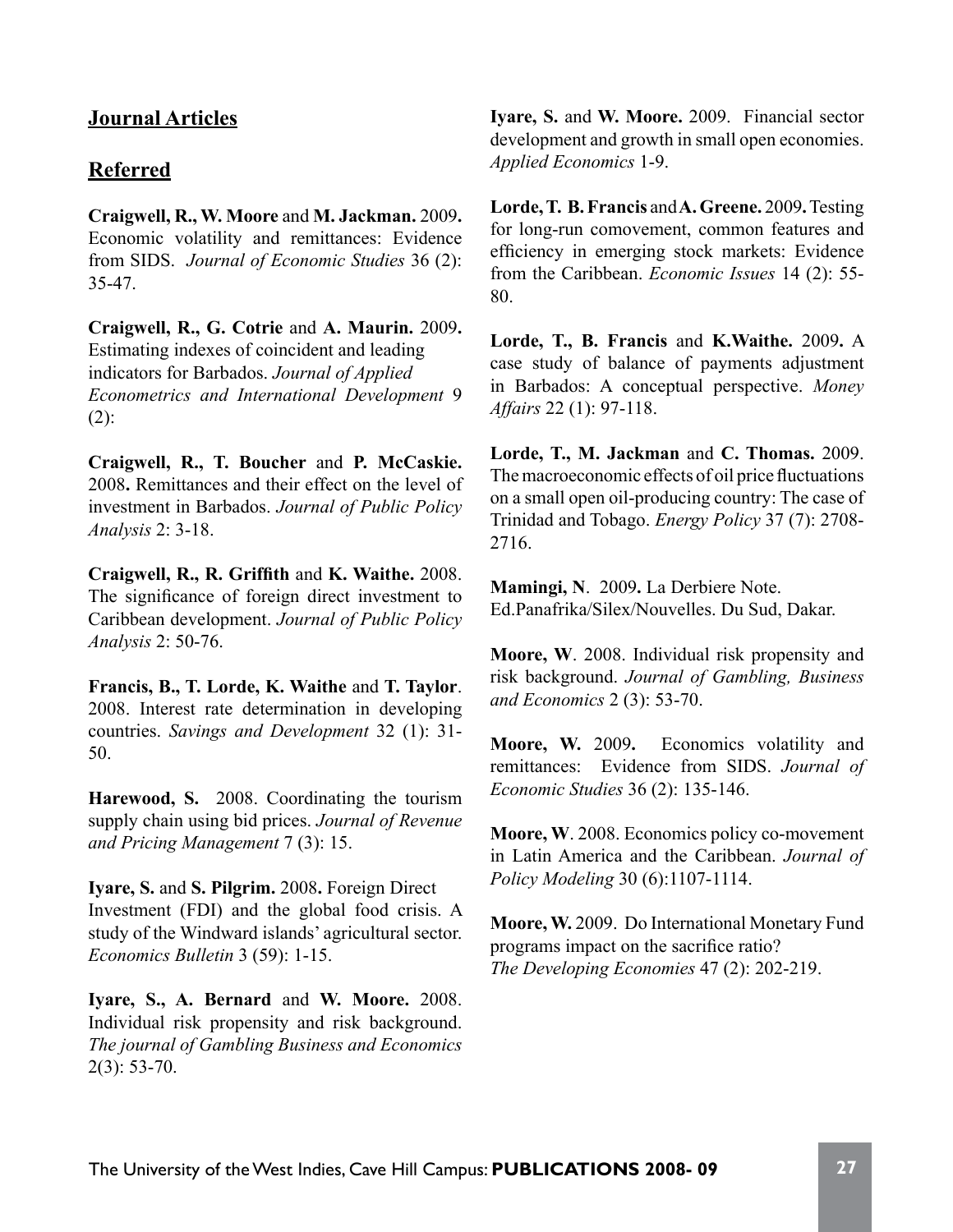## **GOVERNMENT, SOCIOLOGY AND SOCIAL WORK**

## **Books**

**Karch Brathwaite, C.** 2008**.** *Corporate culture in the Caribbean: A history of Goddard's enterprises.* Barbados: Cole's Printery.

## **Journal Articles**

## **Referred**

Bernard, A. 2008. The 21<sup>st</sup> century Caribbean woman's question: What is the meaning of freedom? *Journal of Eastern Caribbean Studies* 33 (3):1–23.

**Bernard, A.** 2008. O. Iyare, and W. Moore. Individual risk propensity and risk background. *The Journal of Gambling Business and Economics* 2 (3): 53-70.

**Bernard, A.** 2008. Emancipating spirit: Decolonizing the Caribbean religious experience. *Wadabagei: A Journal of the Caribbean and its Diasporas* 11 (2): 49-64.

## **Conference Papers**

**Bernard, A.** 2009. *Eradicating poverty: The Illiberal reality of structural adjustment programs.* Paper presented at XI conference on globalization and problems of development. Havana, Cuba.http://www.normangirvan.info/ the-illiberal-reality-of-structural-adjustmentprograms-april-bernard-and-osaretin-iyare/

## **Encyclopedia Entries**

**Hinds Harrison, K.** 2009. Caribbean islands, protests against IMF. In *The international encyclopedia of revolution and protest*. Ed. Ness,

Immanuel. Malden, MA: Blackwell.

## **Theses**

**Cadogan-McClean, C**. 2009. An examination of resilience: Its relationship to work stress among accountants practicing in Barbados. Ph.D. diss., Capella University.

## **Working Paper**

**Joseph, T.** *and* **C. Barrow-Giles**. 2008. 'Model democracy' or 'groundless complacency? An exploration of governance and democracy in Barbados around the issues of the 2008 general election. Working paper no 1. Faculty of Social Sciences, St Augustine*,* UWI.

## **Reviews**

**Bernard, A.** 2008. The Garifuna: A nation across borders-essays in social anthropology. *Journal of Eastern Caribbean Studies*. 33 (3): 77– 81.

**Hinds Harrison, K.** 2008. Successful professional women in the Americas: From polar winds to tropical breezes. *Journal of Eastern Caribbean Studies* 33 (3): 70-76.

## **DEPARTMENT OF MANAGEMENT STUDIES**

## **Books**

**Gay, G.** and R. Blades. 2009. *Oxford information technology for CSEC.* Oxford: Oxford University Press.

**Punnett, B. J***.* 2009*. International perspectives on organizational behavior and human* r*esource management.* 2nd ed. Armonk, NY: ME Sharpe.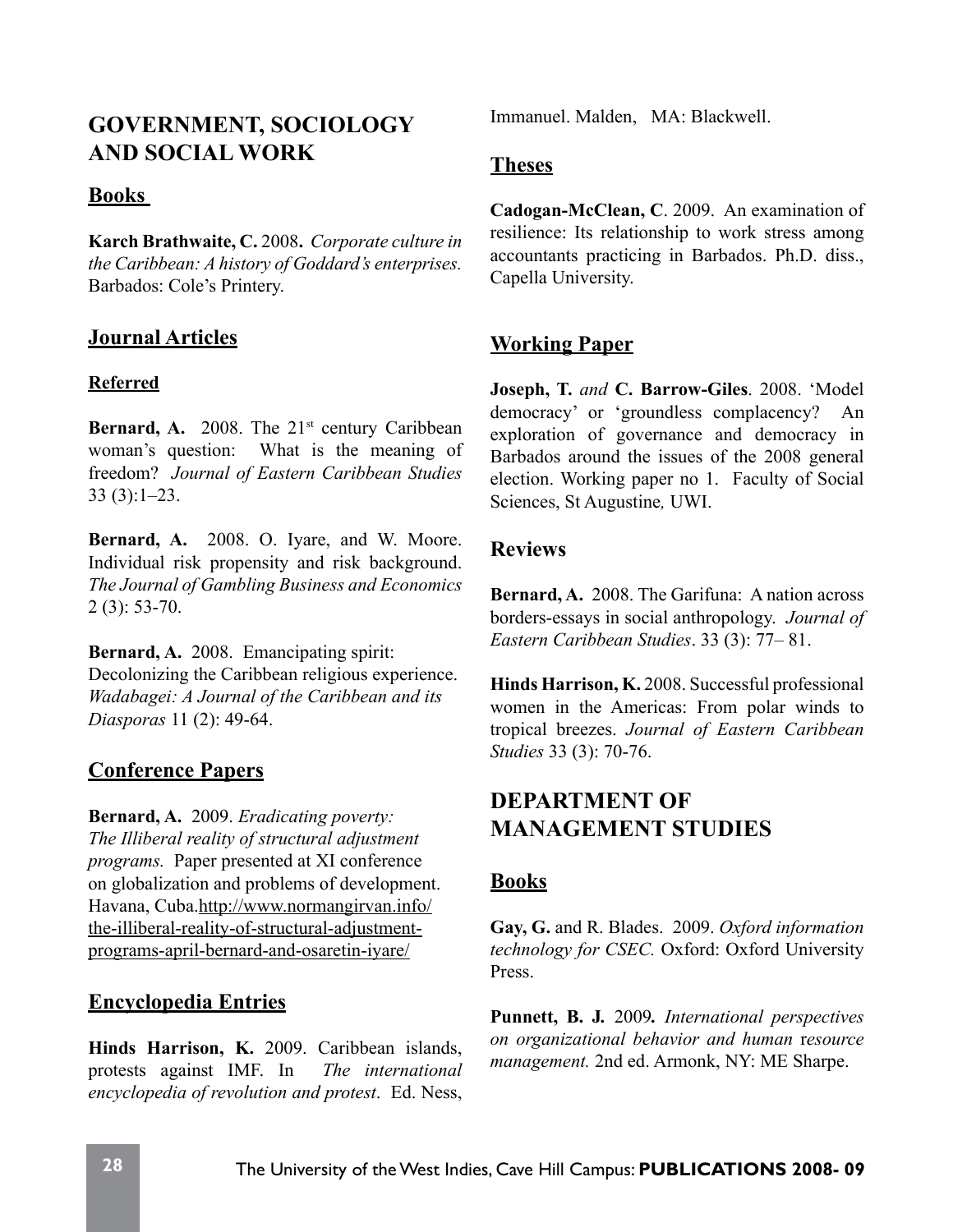## **Book Chapters**

#### **Daye, M., D. Chambers** and **S. Roberts.**

Caribbean tourism: New perspectives. In *New perspectives in Caribbean tourism, e*d M. Daye, D. Chambers and S. Roberts.1-18. New York: Routledge.

**Punnett, B.J.** and **D. Greenidge.** 2009. Cultural mythology and leadership in the Caribbean islands. In *Cultural mythology and global leadership,* ed. E.H. Kessler and D.J. Wong-MingJi. 65-78. Northhampton, MA: Edward Elgar.

#### **Journal Articles**

**Jönsson, C.** and **D. Devonish.**2008.Anexploratory study of competitive strategies among hotels in a small developing Caribbean state. *International Journal of Contemporary Hospitality Management*  21 (4): 491-500.

**Jönsson, C.** and **D. Devonish.** 2008.Donationality, gender and age affect travel motivation? A case of visitors to the Caribbean island Barbados. *Journal of Travel and Tourism Marketing* 25 (3-4): 398- 408.

**Phillips, K.** and **D. Devonish.** 2008. Globalisation and its perceived impact on Barbadian workers: A commentary. *Journal of Eastern Caribbean Studies* 33 (1): 53-69.

#### **Research Paper**

**Glidden, P.** and **D. Haughton.** 2009. A SEM analysis of net worker customer satisfaction. Research paper. EMC, MA: Hopkinton.

#### **Encyclopedia Entries**

Persaud, N. 2009. Cost accounting. In *Encyclopedia of business in today's world, e*d. C. Wankel. 413-414. Thousand Oaks, CA: Sage Publications.

**……….** 2009**.** Cost analysis. In *Encyclopedia of business in today's world, e*d. C. Wankel. 415. Thousand Oaks, CA: Sage Publications.

**………..,** 2009**.** Financial statement analysis. In *Encyclopedia of business in today's world, e*d. C. Wankel. 676-677. Thousand Oaks, CA: Sage Publications.

**………** 2009**.** Cost structure. In *Encyclopedia of business in today's world,* ed. C. Wankel. 419-421. Thousand Oaks, CA: Sage Publications.

## **SIR ARTHUR LEWIS INSTITUE OF SOCIAL AND ECONOMIC STUDIES (SALISES)**

#### **Books**

**Barrow, C., M. de Bruin** and **R.Carr**. 2009. *Sexualities, social exclusion and human rights: Vulnerabilities in the Caribbean context of HIV.*  Jamaica, Ian Randle Publishers Ltd.

**Downes, A.** 2009. *Flexible labour markets, workers' protection and active labour market policies in the Caribbean*. Santiago, Chile. UNECLAC.

#### **Book Chapters**

**Barrow, C**. 2009. Contradictory sexualities: Empowerment or vulnerability for adolescent girls in Barbados. In *Sexualities, social exclusion and human rights: Vulnerabilities in the Caribbean context of HIV,* ed. C. Barrow, M. de Bruin and R.Carr., 215-238. Jamaica: Ian Randle Publishers Ltd.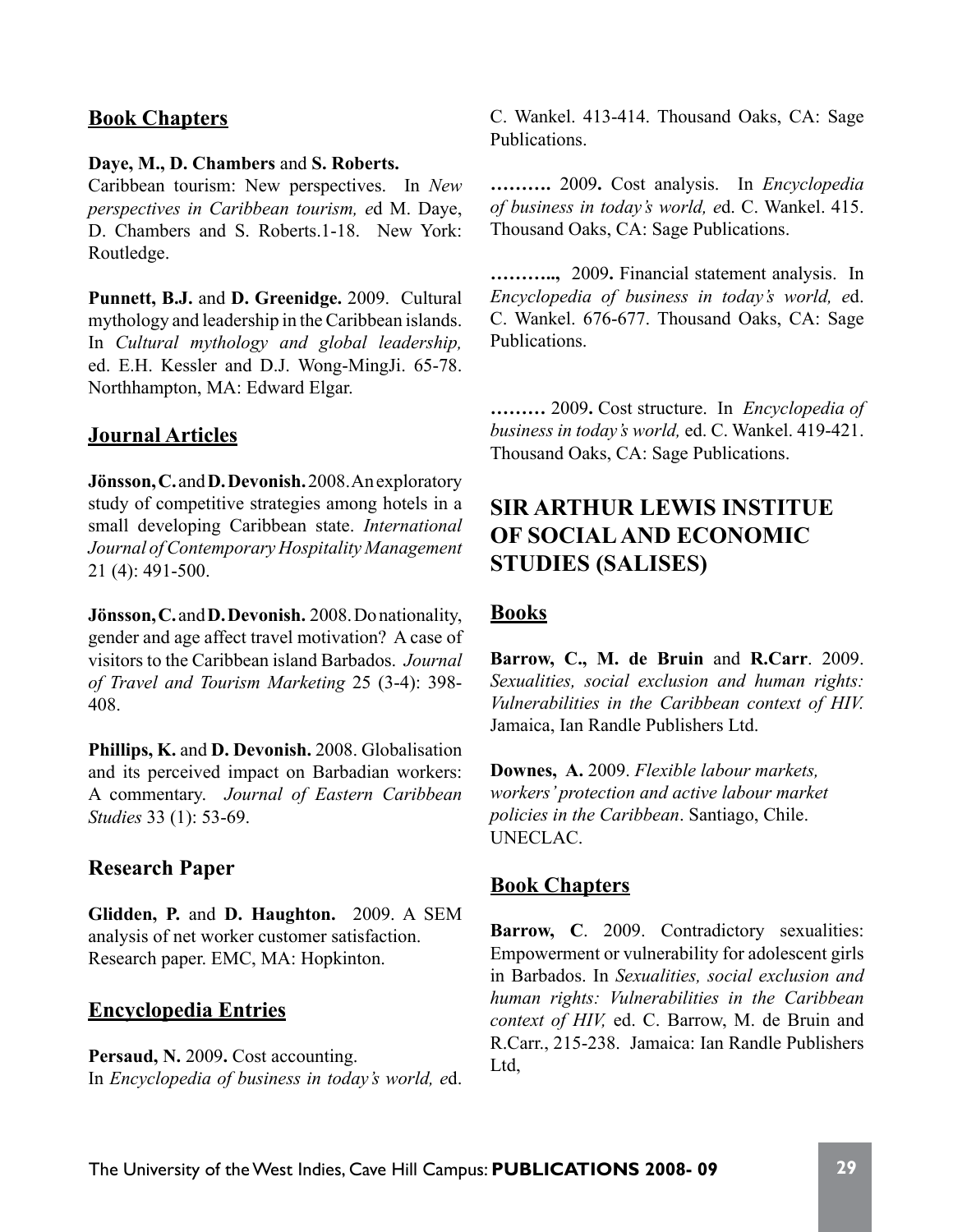……….. 2009. Introduction. In *Sexualities, social exclusion and human rights: Vulnerabilities in the Caribbean context of HIV, e*d. C. Barrow, M. de Bruin and R. Carr, XVII-XXXII. Jamaica: Ian Randle Publishers Ltd.

**Downes, A**. 2009. Human capital.In *The Bahamas: Managing growth,* ed IADB. 50-65. Washington. D.C.: Inter-American Development Bank.

**Marshall, D.** 2009. The path to "International Finance": Bringing (Caribbean) offshore financial centresin:Attenuating the western grand narrative. In *The diplomacies of small states: Between vulnerability and resilience,* ed. A. F. Cooper and T. M. Shaw, 219-243. London: Palgrave and **MacMillan** 

## **Journal Articles**

## **Refereed**

**Barrow, C.** 2008. Sexual identity, HIV and adolescent girls in Barbados. *Social and Economic Studies* 57: 7– 26.

**……….** 2009. The global crisis: The way forward for Barbados and the rest of the Caribbean: A report. *Journal of the Eastern Caribbean Studies* 34: 70-78.

**Downes, A**. 2008. Gender and economics in the Caribbean: An introduction. *Journal of Eastern Caribbean Studies* 33: 1-7.

**Marshall, D.** 2008. Gaining fluency in finance: Globalisation/financialization and offshore financial centres. Special Issue, *Contemporary Politics* 14 (3): 357-373.

## **SHRIDATH RAMPHAL CENTRE FOR INTERNATIONAL TRADE LAW, POLICY AND SERVICES**

## **Books**

**Nurse, K.** 2008. *Development of a strategic business management model for the sustainable development of heritage tourism products in the Caribbean.* Bridgetown: CTO.

## **Book Chapters**

**Nurse, K.**. 2009. Techno-economic paradigms and the migration of industries to the peripheries. In *Techno-economic paradigms: Essays in honor of Carlota Perez,* ed. Kattel Rainer and Wolfgang Dreschler. 287-305. London: Anthem Press.

**………** 2009. Cultural industries and cultural policy in the context of globalization. An agenda for SIDS. In *The diplomacy of small states between vulnerability and resilience, ed.* Andrew F Cooper & Timothy M Shaw. 244-263. Houndmills: Macmillan Publishers Ltd.

**………** 2008. Geoculture and popular culture: Carnivals, diasporas and hybrid ties in the Americas. In *Hybrid identities: Theoretical & empirical examinations, ed.* Keri E. Iyall Smith and Patricia Leavy. 117-128. Leiden, Netherlands: Brill/Faber.

**………..** 2008. The cultural industries and sustainable developmentin smallisland developing states. In *Cultural industries: Perspectives and experiences,* ed.V.V. Ramani and A. V. Bala Krishna. 12-23. Hyderabad: Icfai University Press.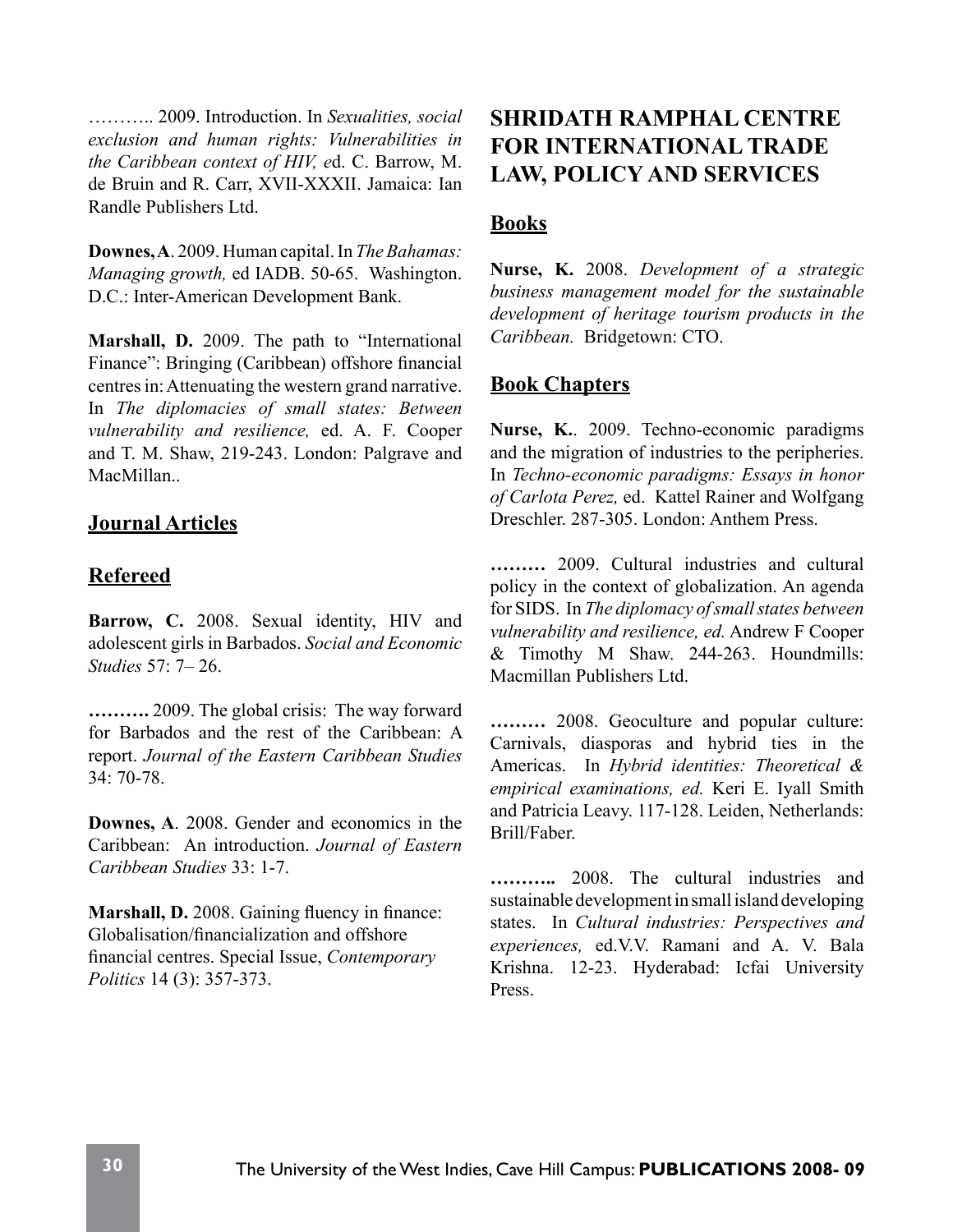## **Journal Articles**

**Nurse, K., A. Francis and K. Niles.** 2008. The EPA and beyond: The case for industrial and innovation policy. Special issue. *Journal of Eastern Caribbean Studies* 33: 70-104.

**Nurse, K.** 2008. The Trinidad and Tobago carnival industry. Special issue, *Culture and Development.* Oct.

## **Conference Papers**

**Nurse, K., K. Niles,** and **D. Dookie**. 2009. Climate change policies and tourism competitiveness in small island developing states. Presented at the conference on the international dimensions of climate policies. 21-23 Jan. University of Bern, **Switzerland** 

#### **Consultancy Reports**

**Nurse, K., A. Francis, N. Ward** and **K. Niles**. 2009. *EPA implementation stakeholder analysis: The CARIFORUM context.* Prepared for Deutsche Gesellschaft für Technische Zusammenarbeit .Santo Domingo: GTZ, GMBH.

**Nurse, K.** 2009. *Strengthening the creative industries in five selected African, Caribbean and Pacific countries: Trinidad and Tobago – A report*. Commissioned by UNESCO and the Inter-Agency Project on ACP creative industries. Kingston: UNESCO.

**……….**2008. *Preferential treatment and the UNESCO convention for the protection and promotion of cultural diversity.* Paris: UNESCO.

## **Non-Refereed Scholarly Publications**

Nurse, K. 2009. Climate change threatens island tourism. *TravelMole* March. http://www. travelmole.com/stories/1135541.php2009. Climate change threatens island tourism. Radio interview. *Radio Islam*. March.. 2008. Climate change, tourism and services in small island developing states. *Bridges Trade Review* 2 (4) http://itcsd.net/i/news/bioresreview/34826/.

## **THE INSTITUTE FOR GENDER AND DEVELOPMENT STUDIES: THE NITA BARROW UNIT**

## **Book Chapters**

**Barriteau, E.** 2009. Historical concepts and paradigms of leadership and their relevance to strengthening women's transformational leadership in the Caribbean. In *Advancing women's transformational leadership in the Caribbean.* Ed. [UNIFEM]. 1-37, Barbados: **I** INIFEM.

## **Journal Article**

**Hutchinson Miller, C.** 2008. *Overview of the Nita Barrow Collection.* Caribbean Review of Gender Studies: A Journal of Caribbean Perspectives on Gender and Feminism. 2: 1-8.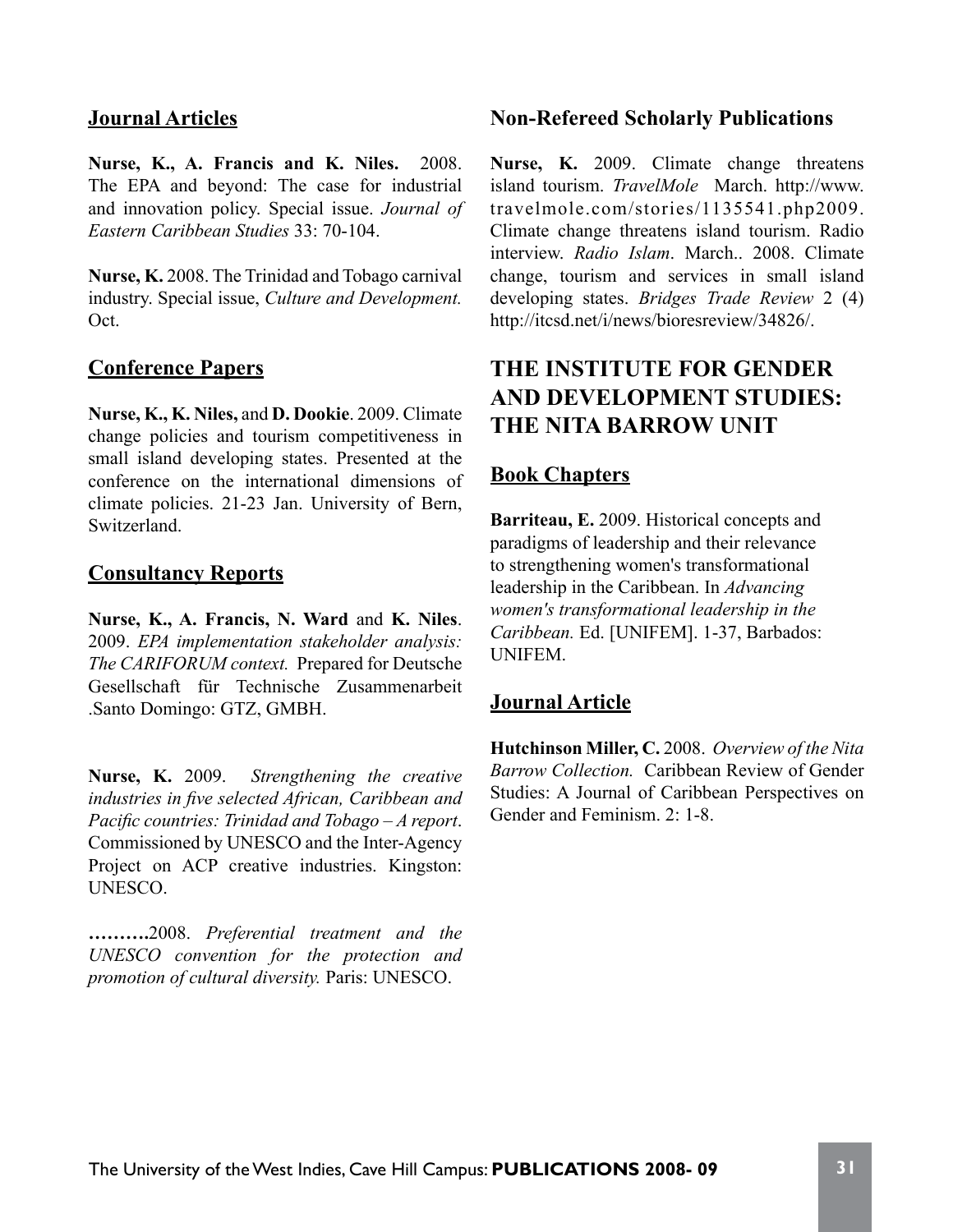## **THE MAIN LIBRARY**

## **Book Chapters Refereed**

**Wood, B.** 2009. Younger boss, older employees. In *Leadership primer for new librarians: Tools for helping today's early-career librarians become tomorrow's library leaders,*. ed. D. Lowe -Wincentsen and S. Byke. 118-120. Oxford: Chandos Pub.

**Iton, I.** 2008. Breaking into unexplored territory: A case study of the information literacy initiative at the Cave Hill campus of the University of the West Indies. In *Information Literacy: International Perspectives* ed. Jesus Lau. 67-74. Munich: S. G. Saur.

## **Journal Articles**

## **Refereed**

**Iton, I.** 2009. The unopened door: Virtual reference and the Caribbean academic library. *Reference Librarian* 50:1-10.

## **Journal Article**

**Knight, J.** 2009. The contemporary library and information services manager: Skills and knowledge requirements. *Business Information Review* 26(1): 51-56.